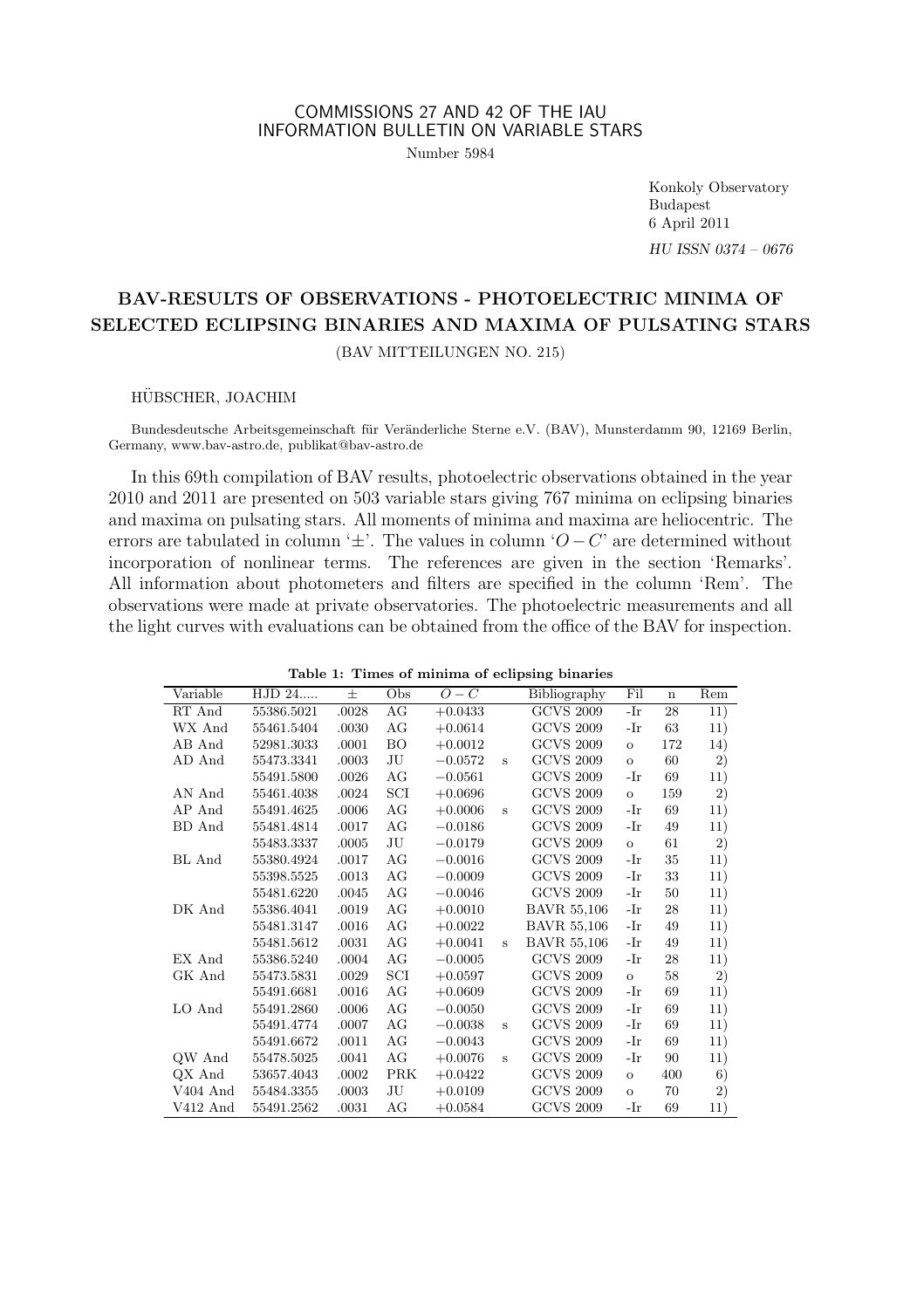Table 1: (cont.)

|             |            |       |            | Table 1: (cont.) |              |                    |              |             |                  |
|-------------|------------|-------|------------|------------------|--------------|--------------------|--------------|-------------|------------------|
| Variable    | HJD 24     | 士     | Obs        | $\overline{O}-C$ |              | Bibliography       | Fil          | $\mathbf n$ | Rem              |
| V422 And    | 55398.4857 | .0071 | AG         | $-0.0065$        | $\,$ s       | <b>GCVS 2009</b>   | -Ir          | 33          | $\overline{1}1)$ |
| V425 And    | 55481.4887 | .0009 | AG         | $-0.0342$        |              | <b>GCVS 2009</b>   | -Ir          | 49          | 11)              |
|             | 55491.4340 | .0005 | AG         | $-0.0341$        |              | <b>GCVS 2009</b>   | -Ir          | 69          | 11)              |
| V490 And    | 55154.4234 | .0164 | AG         |                  |              |                    | -Ir          | 73          | 11)              |
| CK Aqr      | 55445.4036 | .0001 | <b>FLG</b> | $+0.0115$        |              | <b>GCVS 2009</b>   | V            | 92          | 9)               |
|             | 55461.4144 | .0001 | <b>FLG</b> | $+0.0118$        | s            | <b>GCVS 2009</b>   | V            | 195         | 9)               |
| OO Aql      |            |       | AG         |                  |              | <b>GCVS 2009</b>   | -Ir          | 36          |                  |
|             | 55385.4342 | .0004 |            | $+0.0473$        |              |                    |              |             | 11)              |
|             | 55487.2998 | .0035 | PGL        | $+0.0484$        |              | <b>GCVS 2009</b>   | V            | 460         | 12)              |
| V346 Aql    | 55389.4498 | .0016 | AG         | $-0.0101$        |              | <b>GCVS 2009</b>   | -Ir          | 29          | 11)              |
| $V415$ Aql  | 55418.4148 | .0066 | AG         | $+0.0006$        |              | BAVM 69            | -Ir          | 44          | 11)              |
| V417 Aql    | 55385.4141 | .0008 | AG         | $-0.0553$        | $\rm s$      | <b>BAVR 33,152</b> | -Ir          | 36          | 11)              |
|             | 55418.3713 | .0024 | AG         | $-0.0561$        | S            | <b>BAVR 33,152</b> | -Ir          | 43          | 11)              |
|             | 55418.5566 | .0007 | AG         | $-0.0560$        |              | <b>BAVR 33,152</b> | -Ir          | 43          | 11)              |
| $V609$ Aql  | 55389.4543 | .0061 | AG         | $-0.0492$        |              | <b>GCVS 2009</b>   | -Ir          | 30          | 11)              |
| V640 Aql    | 55418.4422 | .0040 | AG         | $+0.0344$        |              | <b>GCVS 2009</b>   | -Ir          | 44          | 11)              |
| V699 Aql    | 50279.4473 | .0008 | FR.        | $+0.0211$        | $\,$ s       | <b>GCVS 2009</b>   | $\mathbf{o}$ | 30          | 2)               |
|             | 50283.3884 | .0025 | ${\rm FR}$ | $+0.0161$        |              | <b>GCVS 2009</b>   | $\circ$      | 41          | 2)               |
|             | 50286.4574 | .0008 | FR.        | $+0.0160$        | S            | <b>GCVS 2009</b>   | $\mathbf{o}$ | 36          | 2)               |
|             |            |       |            |                  |              |                    | -Ir          | 36          |                  |
| V770 Aql    | 55385.4717 | .0039 | AG         | $+0.3678$        | $\rm s$      | <b>GCVS 2007</b>   |              |             | 11)              |
|             | 55389.4534 | .0012 | AG         | $+0.3673$        |              | <b>GCVS 2009</b>   | -Ir          | 29          | 11)              |
| V879 Aql    | 53095.6264 | .0001 | MS FR      | $+0.0233$        |              | <b>GCVS 2009</b>   | $\mathbf{o}$ | 221         | 5)               |
| $V1075$ Aql | 55396.4544 | .0035 | АG         | $-0.0354$        | S            | <b>GCVS 2009</b>   | -Ir          | 25          | 11)              |
| V1096 Aql   | 55396.4980 | .0047 | AG         | $+0.2935$        | s            | <b>GCVS 2009</b>   | -Ir          | 25          | 11)              |
| $V1168$ Aql | 55385.4642 | .0115 | AG         | $-0.0008$        | S            | <b>GCVS 2009</b>   | -Ir          | 36          | 11)              |
| V1243 Aql   | 55418.4153 | .0022 | AG         | $+0.0318$        |              | <b>GCVS 2009</b>   | -Ir          | 44          | 11)              |
| V1430 Aql   | 55444.4111 | .0035 | PGL        | $-0.0108$        | $\bf S$      | AJ 119,2391        | V            | 212         | 13)              |
| V1692 Aql   | 55418.4209 | .0089 | AG         | $-0.0533$        | $\rm s$      | IBVS 5260=BAVM 150 | -Ir          | 44          | 11)              |
| V1712 Aql   | 55418.4995 | .0018 | AG         | $-0.0056$        | $\,$ s       | <b>GCVS 2009</b>   | -Ir          | 45          | 11)              |
| DN Aur      | 53764.4548 | .0021 | ${\rm FR}$ | $+0.0658$        |              | <b>GCVS 2009</b>   | $\circ$      | 34          | 11)              |
| EP Aur      | 55590.2940 | .0015 | AG         | $+0.0116$        |              | <b>GCVS 2009</b>   | -Ir          | 49          | 11)              |
|             | 55590.5897 | .0041 | AG         | $+0.0118$        | $\, {\bf s}$ | <b>GCVS 2009</b>   | -Ir          | 49          | 11)              |
| FW Aur      | 55590.2863 | .0027 | AG         | $-0.0400$        |              | <b>GCVS 2009</b>   | -Ir          | 49          | 11)              |
| GI Aur      | 55590.4835 | .0074 | AG         | $+0.0285$        |              | <b>GCVS 2009</b>   | -Ir          | 49          | 11)              |
|             | 55601.3631 | .0014 | SCI        | $+0.0374$        |              | <b>GCVS 2009</b>   | $\,$ O       | 39          | 2)               |
| MO Aur      |            |       | AG         |                  |              |                    | -Ir          |             |                  |
|             | 55590.4580 | .0320 |            | $+0.0910$        | S            | BAVM 68            |              | 49          | 11)              |
| V523 Aur    | 55591.4652 | .0011 | AG         |                  |              |                    | -Ir          | 68          | 11)              |
|             | 55591.6291 | .0014 | AG         |                  |              |                    | -Ir          | 68          | 11)              |
| V555 Aur    | 55481.6260 | .0012 | SCI        | $+0.0146$        |              | <b>GCVS 2009</b>   | $\circ$      | 57          | 2)               |
| EL Boo      | 54261.4409 | .0035 | JU         |                  |              |                    | $\circ$      | 64          | 2)               |
|             | 54639.4151 | .0016 | JU         |                  |              |                    | $\Omega$     | 54          | 2)               |
| SV Cam      | 55563.3280 | .0014 | PGL        | $+0.0522$        |              | <b>GCVS 2009</b>   | V            | 334         | 12)              |
| XZ Cam      | 55599.2785 | .0020 | AG         | $+0.1155$        |              | <b>GCVS 2009</b>   | -Ir          | 101         | 11)              |
| AN Cam      | 55590.2891 | .0079 | AG         | $-0.2083$        |              | <b>GCVS 2009</b>   | -Ir          | 125         | 11)              |
| AZ Cam      | 55578.5840 | .0073 | AG         | $+0.0203$        |              | <b>GCVS 2009</b>   | -Ir          | 107         | 11)              |
| HW Cam      | 55578.4732 | .0057 | AG         |                  |              |                    | -Ir          | 107         | 11)              |
| NO Cam      | 55590.3107 | .0020 | AG         | $+0.0369$        |              | <b>GCVS 2009</b>   | -Ir          | 125         | 11)              |
|             | 55590.5256 | .0016 | AG         | $+0.0365$        | S            | <b>GCVS 2009</b>   | -Ir          | 125         | 11)              |
|             | 55592.2489 | .0010 | AG         | $+0.0368$        | s            | <b>GCVS 2009</b>   | -Ir          | 15          | 11)              |
|             | 55599.3562 | .0008 | AG         | $+0.0367$        |              | <b>GCVS 2009</b>   | -Ir          | 76          | 11)              |
|             |            |       |            |                  |              |                    | -Ir          | 76          |                  |
|             | 55599.5705 | .0014 | AG         | $+0.0356$        | S            | <b>GCVS 2009</b>   |              |             | 11)              |
| NQ Cam      | 55591.4405 | .0037 | AG         | $-0.0812$        | s            | <b>GCVS 2009</b>   | -Ir          | 63          | 11)              |
|             | 55591.6191 | .0012 | AG         | $-0.0836$        |              | <b>GCVS 2009</b>   | -Ir          | 63          | 11)              |
| NS Cam      | 55591.3528 | .0063 | AG         | $-0.0544$        | $\rm s$      | <b>GCVS 2009</b>   | -Ir          | 63          | 11)              |
| NU Cam      | 55578.5179 | .0092 | AG         | $+0.0573$        | S            | <b>GCVS 2009</b>   | -Ir          | 107         | 11)              |
| RT CMi      | 53768.4756 | .0090 | AG         | $-0.0720$        | S            | <b>GCVS 2009</b>   | -Ir          | 30          | 11)              |
| TZ CMi      | 55599.2774 | .0007 | AG         | $+2.2374$        |              | <b>GCVS 2009</b>   | -Ir          | 39          | 11)              |
| AC CMi      | 55599.3817 | .0011 | AG         | $+0.1737$        | s            | <b>GCVS 2009</b>   | -Ir          | 39          | 11)              |
| AG CMi      | 55599.3828 | .0002 | AG         | $-0.1384$        | $\,$ s       | <b>GCVS 2009</b>   | V            | 37          | 11)              |
| CZ CMi      | 55599.3872 | .0012 | АG         | $+0.0653$        | $\bf s$      | IBVS 5366=BAVM 156 | V            | 38          | 11)              |
| TX Cas      | 55480.3550 | .0100 | JU         | $-0.0143$        |              | <b>BAVR 32,36</b>  | $\mathbf{o}$ | 93          | 2)               |
| ZZ Cas      | 55491.4433 | .0046 | AG         | $-0.0030$        |              | <b>GCVS 2009</b>   | -Ir          | 61          | 11)              |
|             |            |       |            |                  |              |                    |              |             |                  |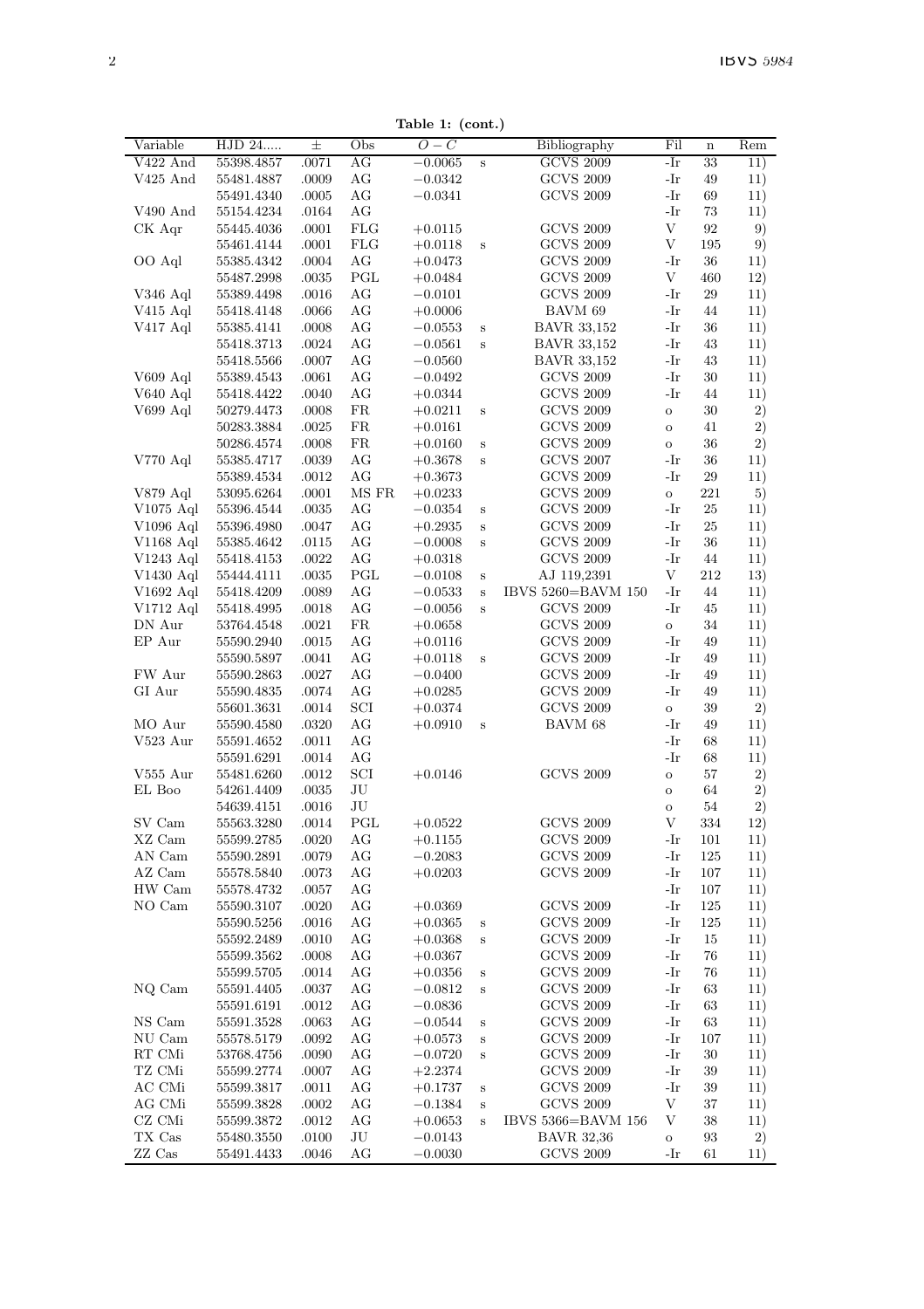| Variable   | HJD 24                   | 士              | Obs      | rapie 1.<br>$O-C$      | $($ como $)$ | Bibliography                         | Fil          | $\mathbf n$ | Rem        |
|------------|--------------------------|----------------|----------|------------------------|--------------|--------------------------------------|--------------|-------------|------------|
| AB Cas     | 55463.4821               | .0035          | PGL      | $+0.1875$              |              | <b>GCVS 2009</b>                     | V            | 150         | 13)        |
| AE Cas     | 55473.4374               | .0023          | AG       | $+0.0659$              |              | <b>GCVS 2009</b>                     | -Ir          | 44          | 11)        |
| AL Cas     | 55473.3184               | .0019          | AG       | $+0.0067$              | S            | <b>GCVS 2009</b>                     | -Ir          | 44          | 11)        |
|            | 55473.5682               | .0025          | AG       | $+0.0062$              |              | <b>GCVS 2009</b>                     | -Ir          | 44          | 11)        |
| AX Cas     | 55479.3600               | .0005          | AG       | $-0.0994$              |              | <b>GCVS 2009</b>                     | -Ir          | 58          | 11)        |
|            | 55491.3678               | .0014          | AG       | $-0.0991$              |              | <b>GCVS 2009</b>                     | -Ir          | 61          | 11)        |
|            | 55491.6605               | .0029          | AG       | $-0.1066$              | S            | <b>GCVS 2009</b>                     | -Ir          | 61          | 11)        |
|            | 55514.4853               | .0062          | AG       | $-0.0960$              | s            | <b>GCVS 2009</b>                     | -Ir          | 40          | 11)        |
| BH Cas     | 55409.5640               | .0038          | AG       |                        |              |                                      | -Ir          | 28          | 11)        |
|            | 55462.5355               | .0064          | AG       |                        |              |                                      | -Ir          | 46          | 11)        |
| BN Cas     | 55514.4478               | .0139          | AG       | $+0.5144$              |              | <b>GCVS 2009</b>                     | -Ir          | 40          | 11)        |
| BS Cas     | 55499.4272               | .0028          | AG       | $-0.0178$              |              | IBVS 4778=BAVM 123                   | -Ir          | 48          | 11)        |
|            | 55499.6483               | .0019          | AG       | $-0.0170$              | Ś            | IBVS 4778=BAVM 123                   | -Ir          | 48          | 11)        |
| BU Cas     | 55499.4610               | .0020          | АG       | $-0.0234$              |              | <b>GCVS 2009</b>                     | -Ir          | 48          | 11)        |
| BW Cas     | 55491.3916               | .0043          | AG       | $+0.2466$              |              | <b>GCVS 2009</b>                     | $-Ir$        | 61          | 11)        |
| BZ Cas     | 55514.4964               | .0035          | AG       | $+0.2886$              |              | <b>GCVS 2009</b>                     | $-Ir$        | 40          | 11)        |
| CC Cas     | 55462.3426               | .0028          | JU       | $+0.0819$              | S            | <b>GCVS 2009</b>                     | $\,$ O       | 72          | 2)         |
| CV Cas     | 55473.5225               | .0011          | AG       | $+0.6499$              |              | <b>GCVS 2009</b>                     | -Ir          | 44          | 11)        |
| CW Cas     | 55479.4382               | .0017          | AG       | $-0.0220$              | S            | <b>GCVS 2009</b>                     | -Ir          | 58          | 11)        |
|            | 55479.5977               | .0009          | AG       | $-0.0219$              |              | <b>GCVS 2009</b>                     | -Ir          | 58          | 11)        |
| DP Cas     | 55460.5517               | .0062          | AG       | $+0.0144$              |              | <b>GCVS 2009</b>                     | -Ir          | 47          | 11)        |
| DZ Cas     | 55460.5499               | .0026          | AG       | $-0.1786$              |              | <b>GCVS 2009</b>                     | -Ir          | 48          | 11)        |
| EG Cas     | 55514.4724               | .0050          | AG       | $+0.1006$              |              | <b>GCVS 2009</b>                     | -Ir          | 39          | 11)        |
| EI Cas     | 55462.6294               | .0023          | AG       | $+0.1019$              |              | <b>GCVS 2009</b>                     | -Ir          | 46          | 11)        |
| EP Cas     | 55409.4342               | .0025          | AG       | $-0.0384$              | S            | <b>GCVS 2009</b>                     | -Ir          | 28          | 11)        |
| EY Cas     | 55409.3990               | .0010          | AG       | $+0.0389$              | Š            | <b>GCVS 2009</b>                     | -Ir          | 28          | 11)        |
|            | 55460.4891               | .0021          | АG       | $+0.0395$              | S            | <b>GCVS 2009</b>                     | -Ir          | 47          | 11)        |
|            | 55462.4179               | .0026          | AG       | $+0.0404$              | S            | <b>GCVS 2009</b>                     | -Ir          | 46          | 11)        |
|            | 55473.5026               | .0034          | AG       | $+0.0397$              | S            | <b>GCVS 2009</b>                     | -Ir          | 56          | 11)        |
|            | 55514.4718               | .0011          | AG       | $+0.0409$              | S            | <b>GCVS 2009</b>                     | -Ir          | 39          | 11)        |
| GT Cas     | 55514.5425               | .0030          | AG       | $+0.1944$              |              | <b>GCVS 2009</b>                     | -Ir          | 39          | 11)        |
| IR Cas     | 55380.4697               | .0033          | AG       | $+0.0091$              | S            | <b>GCVS 2009</b>                     | -Ir          | 35          | 11)        |
|            | 55398.5073               | .0010          | AG       | $+0.0086$              |              | <b>GCVS 2009</b>                     | -Ir          | 33          | 11)        |
| IS Cas     | 55462.5998               | .0118          | AG       | $+0.0599$              | S            | <b>GCVS 2009</b>                     | $-Ir$        | 46          | 11)        |
| IT Cas     | 55386.4752               | .0010          | AG       | $+0.2621$              | S            | <b>GCVS 2009</b>                     | -Ir          | 28          | 11)        |
| KR Cas     | 55498.3724               | .0027          | JU       | $-0.1501$              |              | <b>GCVS 2009</b>                     | $\circ$      | 44          | 2)         |
| LR Cas     | 55491.4504               | .0252          | AG       | $-0.0131$              |              | <b>GCVS 2009</b>                     | -Ir          | 61          | 11)        |
| LU Cas     | 55483.3179               | .0013          | SCI      | $+0.1926$              |              | <b>GCVS 2009</b>                     | $\rm _O$     | 27          | 2)         |
| MM Cas     | 55499.2961               | .0019          | AG       | $+0.0363$              | S            | <b>BAVR 32,36</b>                    | -Ir          | 48          | 11)        |
| MN Cas     | 55499.6024               | .0020          | AG       | $+0.0098$              |              | <b>GCVS 2009</b>                     | V            | 48          | 11)        |
| MS Cas     | 55462.4079               | .0034          | AG       | $+0.0411$              |              | <b>GCVS 2009</b>                     | -Ir          | 46          | 11)        |
|            | 55473.5496               | .0028          | AG       | $+0.0418$              | S            | <b>GCVS 2009</b>                     | -Ir          | 56<br>39    | 11)        |
| MT Cas     | 55514.5943               | .0031<br>.0009 | AG<br>AG | $+0.0407$              | S<br>Š       | <b>GCVS 2009</b><br><b>GCVS 2009</b> | -Ir<br>-Ir   | 56          | 11)        |
|            | 55473.3027<br>55473.4600 | .0056          | АG       | $+0.0155$              |              | <b>GCVS 2009</b>                     | -Ir          | 56          | 11)        |
|            |                          |                | AG       | $+0.0158$              |              | <b>GCVS 2009</b>                     | -Ir          | 56          | 11)        |
| MU Cas     | 55473.6167<br>55473.4548 | .0008<br>.0082 | AG       | $+0.0156$<br>$+0.2877$ | S            | <b>GCVS 2009</b>                     | V            | 56          | 11)<br>11) |
| MV Cas     | 55473.3262               | .0027          | AG       | $-0.0914$              |              | <b>GCVS 2009</b>                     | -Ir          | 56          | 11)        |
| MY Cas     | 55483.5854               | .0018          | SCI      | $+0.0242$              |              | <b>GCVS 2009</b>                     | $\mathbf{o}$ | 31          | 2)         |
| NN Cas     | 55514.6531               | .0066          | AG       | $+0.1038$              |              | <b>GCVS 2009</b>                     | -Ir          | 39          | 11)        |
| NU Cas     | 55514.6589               | .0018          | AG       | $-0.1400$              | S            | <b>GCVS 2009</b>                     | -Ir          | 39          | 11)        |
| NZ Cas     | 55479.4295               | .0082          | AG       | $-0.1853$              |              | <b>GCVS 2009</b>                     | -Ir          | 58          | 11)        |
| OR Cas     | 55491.5305               | .0027          | AG       | $-0.0227$              |              | <b>GCVS 2009</b>                     | -Ir          | 61          | 11)        |
|            | 55514.5757               | .0018          | AG       | $-0.0232$              | S            | <b>GCVS 2009</b>                     | -Ir          | 40          | 11)        |
| OX Cas     | 55491.2761               | .0030          | AG       | $+0.0258$              |              | <b>GCVS 2009</b>                     | -Ir          | 61          | 11)        |
| PV Cas     | 55428.4507               | .0035          | PGL      | $-0.0339$              |              | <b>GCVS 2009</b>                     | V            | 169         | 13)        |
|            | 55478.3732               | .0014          | JU       | $+0.0352$              | S            | <b>GCVS 2009</b>                     | $\rm _O$     | 68          | 2)         |
| QQ Cas     | 55460.5593               | .0028          | АG       | $+0.1142$              | S            | <b>BAVR 35.1</b>                     | V            | 46          | 11)        |
| V336 Cas   | 55409.4987               | .0030          | АG       | $-0.0139$              | S            | <b>GCVS 2009</b>                     | -Ir          | 28          | 11)        |
| V337 Cas   | 55514.3980               | .0014          | AG       | $-0.0654$              |              | <b>GCVS 2009</b>                     | -Ir          | 39          | 11)        |
| $V345$ Cas | 55380.4025               | .0028          | AG       | $-0.0169$              | S            | <b>GCVS 2009</b>                     | -Ir          | 35          | 11)        |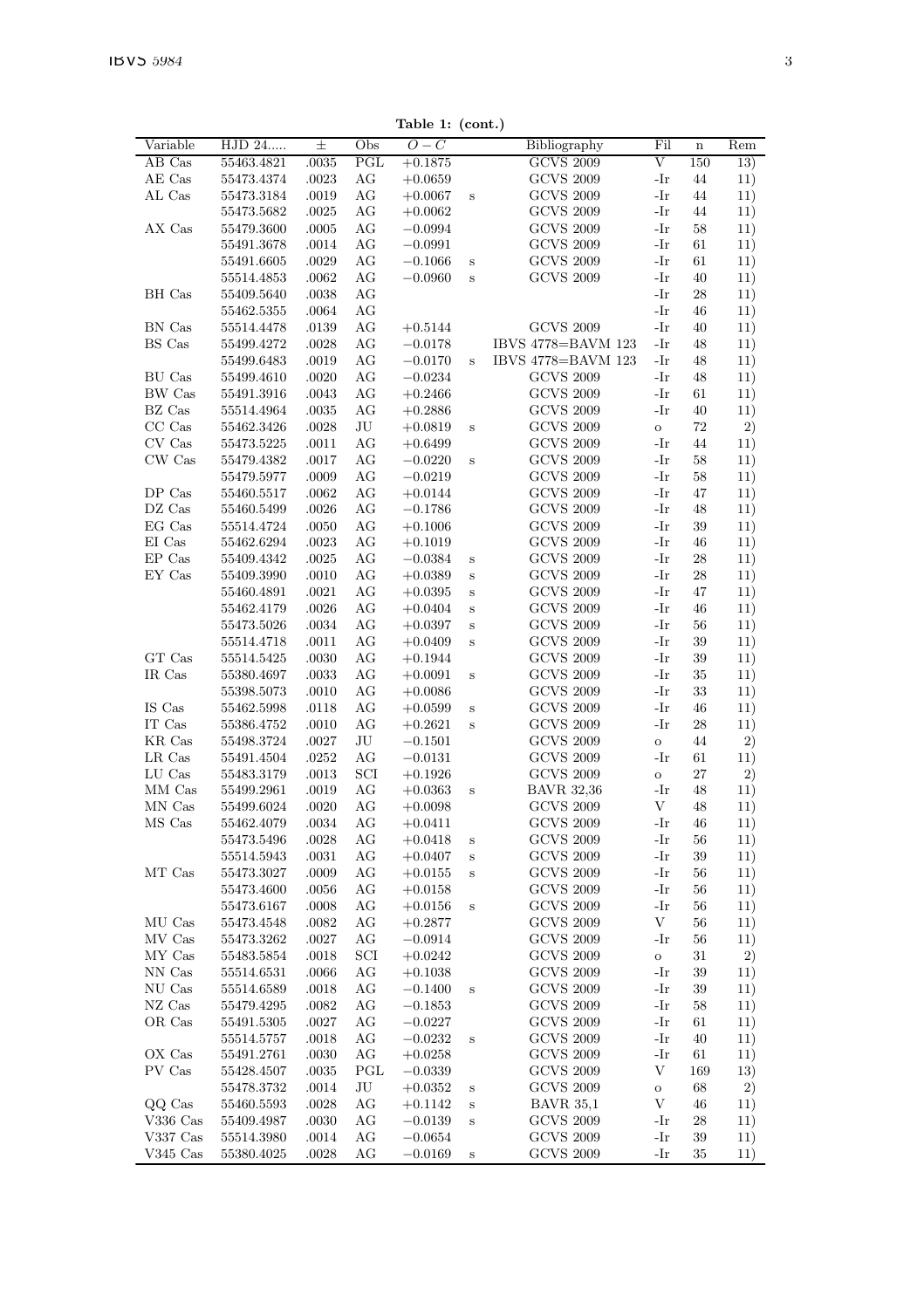Table 1: (cont.)

| Variable             | $\overline{\mathrm{HJD}}$ 24 | 士         | Obs         | rapie 1. (com.)<br>$O-C$ |         | Bibliography       | Fil          | $\mathbf n$ | Rem      |
|----------------------|------------------------------|-----------|-------------|--------------------------|---------|--------------------|--------------|-------------|----------|
| $V355$ $Cas$         | 55460.5219                   | .0021     | AG          | $-0.1331$                |         | <b>GCVS 2009</b>   | -Ir          | 48          | 11)      |
| $V359$ Cas           | 55409.4955                   | .0050     | AG          | $+0.0090$                | $\rm s$ | IBVS 5016=BAVM 132 | -Ir          | 28          | 11)      |
| V361 Cas             | 55460.4885                   | .0016     | AG          | $-0.2016$                |         | <b>GCVS 2009</b>   | -Ir          | 48          | 11)      |
|                      | 55514.5647                   | .0032     | AG          | $-0.2008$                |         | <b>GCVS 2009</b>   | -Ir          | 39          | 11)      |
| V374 Cas             | 55514.4049                   | .0032     | AG          | $+0.0184$                |         | <b>GCVS 2009</b>   | -Ir          | 39          | 11)      |
| V375 Cas             | 55461.3312                   | .0017     | JU          | $+0.2309$                |         | <b>BAVR 32,36</b>  | $\rm _O$     | 60          | 2)       |
|                      | 55480.4945                   | .0087     | AG          | $+0.2403$                |         | <b>BAVR 32,36</b>  | -Ir          | 55          | 11)      |
|                      | 55492.2809                   | .0013     | SCI         | $+0.2397$                |         | <b>BAVR 32.36</b>  | $\mathbf{o}$ | 115         | 2)       |
| V381 Cas             | 55478.5088                   | .0074     | AG          | $+0.0052$                | s       | <b>BAVR 32,36</b>  | -Ir          | 91          | 11)      |
|                      | 55479.3807                   | .0015     | JU          | $+0.0042$                |         | <b>BAVR 32.36</b>  | $\circ$      | 63          | 2)       |
| V389 Cas             | 55478.5947                   | .0049     | AG          | $+0.2608$                |         | <b>GCVS 2009</b>   | -Ir          | 92          | 11)      |
| V399 $\mathrm{Cas}$  | 55480.5117                   | .0251     | AG          | $-0.0412$                |         | <b>GCVS 2009</b>   | $-Ir$        | 55          | 11)      |
| V459 Cas             | 55479.4780                   | .0032     | AG          | $-0.0822$                | S       | <b>IBVS 4737</b>   | $-Ir$        | 58          | 11)      |
| V471 Cas             | 55499.4206                   | .0029     | AG          | $+0.0064$                |         | <b>GCVS 2009</b>   | -Ir          | 48          | 11)      |
|                      | 55499.6211                   | .0016     | AG          | $+0.0389$                | S       | <b>GCVS 2009</b>   | $-Ir$        | 48          | 11)      |
| V473 $Cas$           | 55499.4280                   | .0004     | AG          | $-0.0198$                |         | IBVS 4669=BAVM 115 | $-Ir$        | 48          | 11)      |
|                      | 55499.6363                   | .0009     | AG          | $-0.0192$                | S       | IBVS 4669=BAVM 115 | -Ir          | 48          | 11)      |
| $V520$ Cas           | 55460.5642                   | .0027     | AG          | $-0.0460$                | S       | <b>GCVS 2009</b>   | -Ir          | 48          | 11)      |
|                      | 55482.3617                   | .0016     | JU          | $-0.0353$                |         | <b>GCVS 2009</b>   | $\rm _O$     | 70          | 2)       |
| $V523$ Cas           | 55478.3278                   | .0007     | AG          | $-0.0284$                | s       | <b>GCVS 2009</b>   | -Ir          | 92          | 11)      |
|                      | 55478.4453                   | .0023     | AG          | $-0.0278$                |         | <b>GCVS 2009</b>   | -Ir          | 92          | 11)      |
|                      | 55478.5615                   | .0021     | AG          | $-0.0284$                | S       | <b>GCVS 2009</b>   | -Ir          | 92          | 11)      |
| V527 Cas             | 55473.3246                   | .0017     | AG          | $-0.3038$                |         | <b>GCVS 2009</b>   | -Ir          | 44          | 11)      |
| $V608$ Cas           | 55473.3031                   | .0016     | AG          |                          |         |                    | -Ir          | 44          | 11)      |
|                      | 55473.4952                   | .0021     | AG          |                          |         |                    | -Ir          | 44          | 11)      |
| V $651$ Cas          | 55460.4144                   | .0017     | AG          | $+0.0019$                |         | IBVS 3554=BAVM 55  | V            | 48          | 11)      |
| $V654$ Cas           | 55473.5356                   | .0031     | AG          |                          |         |                    | -Ir          | 56          | 11)      |
| $V860\;\mathrm{Cas}$ | 55478.4726                   | .0030     | AG          |                          |         |                    | $-Ir$        | 90          | 11)      |
| $V959$ Cas           | 55473.4649                   | .0073     | AG          | $-0.1578$                | $\rm s$ | <b>GCVS 2009</b>   | $-Ir$        | 56          | 11)      |
| $V961$ Cas           | 55473.5740                   | .0027     | AG          | $-0.1847$                |         | <b>GCVS 2009</b>   | $-Ir$        | 56          | 11)      |
| $V1001$ Cas          | 55491.2736                   | .0006     | AG          | $+0.0409$                | S       | <b>GCVS 2009</b>   | -Ir          | 69          | 11)      |
|                      | 55491.4881                   | .0011     | AG          | $+0.0410$                |         | <b>GCVS 2009</b>   | -Ir          | 69          | 11)      |
| $V1011$ Cas          | 55514.5653                   | .0026     | AG          | $+0.0475$                | s       | <b>GCVS 2009</b>   | -Ir          | 40          | 11)      |
| VZ Cep               | 55482.4673                   | .0121     | AG          | $-0.0071$                | S       | <b>GCVS 2009</b>   | -Ir          | 103         | 11)      |
| WW Cep               | 55482.5145                   | .0032     | AG          | $+0.0013$                |         | IBVS 4131=BAVM 71  | -Ir          | 90          | 11)      |
| WX Cep               | 55386.5142                   | .0087     | AG          | $+0.0062$                |         | <b>GCVS 2009</b>   | -Ir          | 57          | 11)      |
| XX Cep               | 55480.4860                   | .0284     | AG          | $+0.0045$                | s       | <b>GCVS 2009</b>   | -Ir          | 55          | 11)      |
| CM Cep               | 55409.5390                   | .0009     | AG          | $-0.0350$                |         | <b>GCVS 2009</b>   | -Ir          | 28          | 11)      |
| CW Cep               | 55480.3673                   | .0090     | AG          | $+0.2130$                | S       | <b>GCVS 2009</b>   | $-Ir$        | 55          | 11)      |
| DK Cep               | 55386.5250                   | .0051     | AG          | $+0.0363$                | $\rm s$ | <b>GCVS 2009</b>   | $-Ir$        | 57          | 11)      |
| EF Cep               | 55499.4068                   | .0063     | AG          | $-0.0685$                | S       | <b>GCVS 2009</b>   | -Ir          | 93          | 11)      |
| EY Cep               | 55499.4642                   | .0109     | AG          | $+1.5332$                | s       | <b>GCVS 2009</b>   | $-Ir$        | 93          | 11)      |
| GW Cep               | 55391.4419                   | .0003     | AG          | $-0.0112$                |         | <b>BAVR 33,160</b> | -Ir          | 34          | 11)      |
| IM Cep               | 55480.3167                   | .0011     | AG          | $-0.1601$                |         | <b>GCVS 2009</b>   | -Ir          | 55          | 11)      |
| IP Cep               | 55482.5999                   | .0107     | AG          | $-0.0340$                |         | IBVS 5016=BAVM 132 | -Ir          | 103         | 11)      |
| <b>IW</b> Cep        | 55480.4630                   | .0011     | AG          | $+0.0387$                |         | <b>GCVS 2009</b>   | -Ir          | 48          | 11)      |
| KP Cep               | 55388.4408                   | .0027     | AG          | $+0.0438$                |         | <b>GCVS 2009</b>   | -Ir          | 31          | 11)      |
|                      | 55479.3892                   | .0027     | AG          | $+0.0422$                |         | <b>GCVS 2009</b>   | -Ir          | 42          | 11)      |
| $V358$ Cep           | 55391.4747                   | .0040     | AG          |                          |         |                    | -Ir          | 34          | 11)      |
| XY Cet               | 55563.3180                   | .0035     | PGL         | $+0.0074$                |         | <b>GCVS 2009</b>   | V            | 114         | 13)      |
| SS Com               | 55584.7203                   | .0018     | SCI         | $-0.0278$                | s       | <b>BAVR 33,152</b> | $\mathbf{o}$ | 48          | 2)       |
| VV Cyg               | 55462.5839                   | .0024     | AG          | $+0.0125$                |         | <b>GCVS 2009</b>   | $-Ir$        | 34          | 11)      |
| VW Cyg               | 54706.7558                   | .0028     | $_{\rm FR}$ | $+0.2280$                |         | <b>GCVS 2009</b>   | $\circ$      | 101         | 8) 17)   |
|                      | 55482.3777                   | .0005     | $_{\rm FR}$ | $+0.2613$                |         | <b>GCVS 2009</b>   | $\ddot{o}$   | 69          | $8)$ 17) |
| BR Cyg               | 55479.4205                   | .0028     | PGL         | $+0.0015$                |         | <b>GCVS 2009</b>   | V            | 369         | 12)      |
|                      | 55487.4156                   | .0035     | PGL         | $+0.0012$                |         | <b>GCVS 2009</b>   | V            | 360         | 12)      |
| DO Cyg               | 55479.2926                   | $.0002\,$ | AG          | $-0.0229$                |         | <b>GCVS 2009</b>   | $-Ir$        | 42          | 11)      |
|                      | 55491.2620                   | .0023     | SCI         | $-0.0236$                |         | <b>GCVS 2009</b>   | $\rm _O$     | 41          | 2)       |
| EN Cyg               | 55387.4623                   | .0009     | AG          | $+0.4509$                |         | <b>GCVS 2009</b>   | -Ir          | 31          | 11)      |
|                      | 55429.5445                   | .0010     | AG          | $+0.4516$                |         | <b>GCVS 2009</b>   | -Ir          | 34          | 11)      |
| GM Cyg               | 55387.4717                   | .0028     | АG          | $-0.2236$                |         | <b>GCVS 2009</b>   | -Ir          | 34          | 11)      |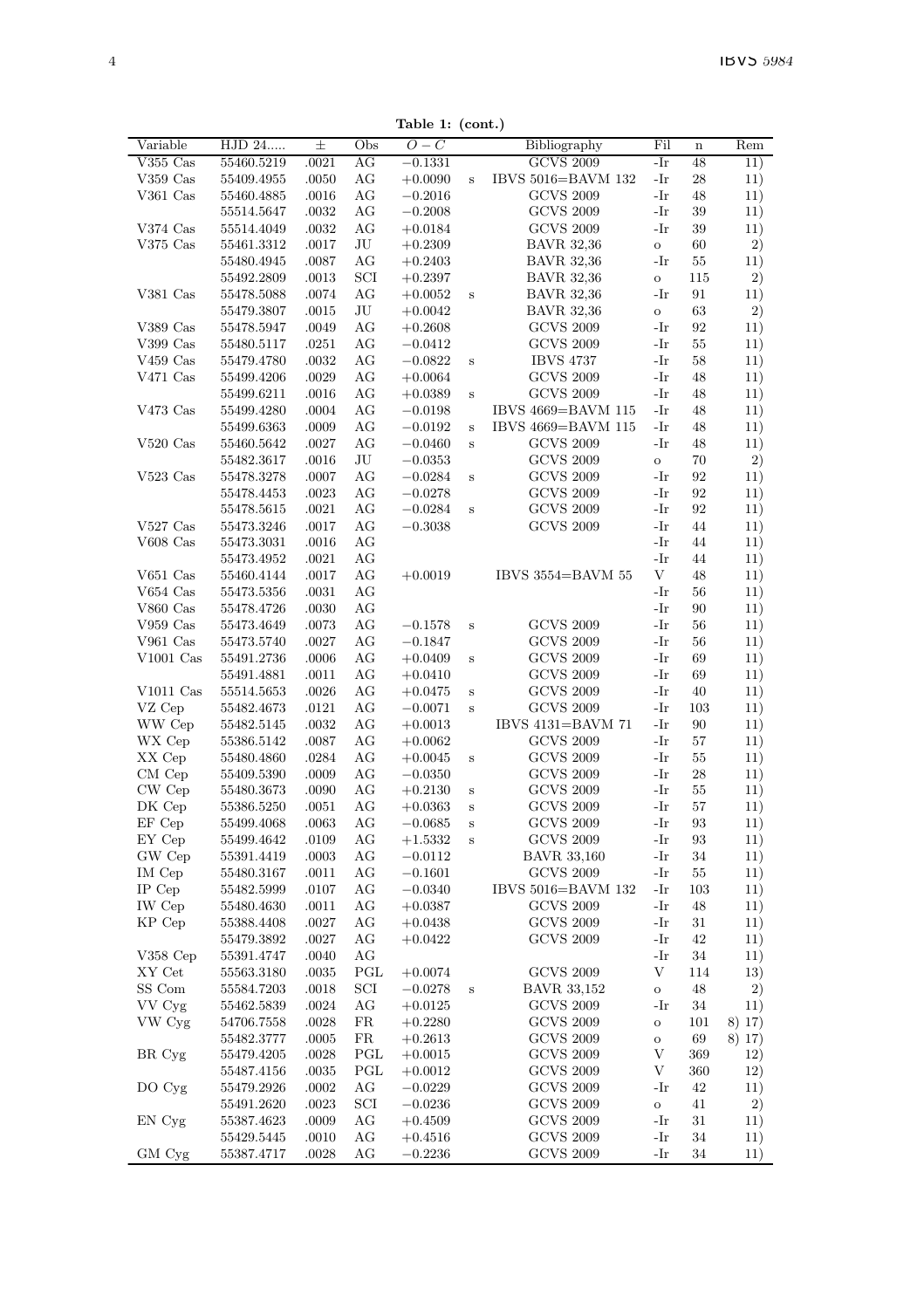|  | Table 1: (cont.) |
|--|------------------|

|                                  |            |          |     | rapie 1.  | $($ cont $\cdot$ |                    |         |             |     |
|----------------------------------|------------|----------|-----|-----------|------------------|--------------------|---------|-------------|-----|
| Variable                         | HJD 24     | $_{\pm}$ | Obs | $O-C$     |                  | Bibliography       | Fil     | $\mathbf n$ | Rem |
| GV Cyg                           | 55479.4902 | .0021    | АG  | $+0.1573$ | $\,$ s           | <b>GCVS 2009</b>   | -Ir     | 42          | 11) |
|                                  | 55482.4625 | .0015    | AG  | $+0.1575$ | S                | <b>GCVS 2009</b>   | -Ir     | 37          | 11) |
| KR Cyg                           | 55397.4081 | .0020    | AG  | $+0.0160$ |                  | <b>GCVS 2009</b>   | -Ir     | 40          | 11) |
| LO Cyg                           | 55391.4164 | .0027    | AG  | $-0.0033$ |                  | <b>GCVS 2009</b>   | -Ir     | 26          | 11) |
|                                  | 55397.3926 | .0032    | АG  | $-0.0049$ | S                | <b>GCVS 2009</b>   | -Ir     | 31          | 11) |
| MY Cvg                           | 55397.5298 | .0028    | АG  | $+0.0041$ | S                | <b>GCVS 2009</b>   | -Ir     | 38          | 11) |
|                                  |            |          | AG  |           |                  | IBVS 5016=BAVM 132 | -Ir     | 40          |     |
| V345 Cyg                         | 55397.4789 | .0035    |     | $+0.0468$ |                  |                    |         |             | 11) |
| V370 Cyg                         | 55429.4269 | .0062    | AG  | $-0.0237$ | Ś                | <b>GCVS 2009</b>   | -Ir     | 34          | 11) |
|                                  | 55430.5871 | .0012    | AG  | $-0.0253$ |                  | <b>GCVS 2009</b>   | -Ir     | 41          | 11) |
|                                  | 55451.5006 | .0013    | AG  | $-0.0245$ |                  | <b>GCVS 2009</b>   | -Ir     | 36          | 11) |
| V382 Cyg                         | 55430.5686 | .0019    | SCI | $+0.1124$ |                  | <b>GCVS 2009</b>   | $\circ$ | 163         | 2)  |
| V <sub>401</sub> Cyg             | 55387.4992 | .0114    | AG  | $+0.0679$ | S                | <b>GCVS 2009</b>   | -Ir     | 31          | 11) |
|                                  | 55429.4546 | .0042    | AG  | $+0.0673$ | S                | <b>GCVS 2009</b>   | -Ir     | 33          | 11) |
|                                  | 55461.5092 | .0028    | AG  | $+0.0722$ | S                | <b>GCVS 2009</b>   | -Ir     | 30          | 11) |
| $V442 \,\mathrm{Cyg}$            | 55397.4341 | .0049    | AG  | $-0.0426$ | S                | <b>GCVS 2009</b>   | -Ir     | 40          | 11) |
| V445 Cyg                         | 55398.4908 | .0012    | AG  | $+0.2883$ |                  | <b>GCVS 2009</b>   | -Ir     | 32          | 11) |
| V453 Cyg                         | 55428.3725 | .0027    | SCI | $+0.0080$ |                  | <b>GCVS 2009</b>   | $\circ$ | 56          | 2)  |
| V456 Cyg                         | 55398.5035 | .0006    | AG  | $+0.0302$ | Ś                | <b>GCVS 2009</b>   | -Ir     | 32          | 11) |
| V <sub>463</sub> C <sub>yg</sub> | 55429.5777 | .0023    | AG  | $+0.0549$ |                  | <b>GCVS 2009</b>   | -Ir     | 34          | 11) |
|                                  | 55481.4499 | .0003    | FR. | $+0.9563$ | S                | <b>GCVS 2009</b>   | $\circ$ | 87          | 11) |
| $V469$ Cyg                       | 55387.4704 | .0016    | AG  | $-0.1245$ |                  | <b>GCVS 2009</b>   | $-Ir$   | 34          | 11) |
| V477 Cyg                         | 55492.3459 | .0003    | JU  | $-0.0247$ |                  | <b>GCVS 2009</b>   | $\circ$ | 37          | 2)  |
| V484 Cyg                         | 55387.4976 | .0154    | AG  | $+0.1178$ | S                | <b>GCVS 2009</b>   | -Ir     | 32          | 11) |
|                                  |            |          |     |           |                  | <b>GCVS 2009</b>   | -Ir     |             |     |
| V488 Cyg                         | 55397.4890 | .0022    | AG  | $+0.0570$ | S                |                    |         | 40          | 11) |
| V490 Cyg                         | 55393.5007 | .0020    | AG  | $+0.1972$ | S                | <b>GCVS 2009</b>   | -Ir     | 33          | 11) |
|                                  | 55397.4590 | .0017    | AG  | $+0.1646$ |                  | <b>GCVS 2009</b>   | -Ir     | 40          | 11) |
| V498 Cyg                         | 55398.5062 | .0075    | AG  | $+0.1478$ |                  | <b>GCVS 2009</b>   | -Ir     | 32          | 11) |
| $V513 \,\mathrm{Cyg}$            | 55398.4536 | .0062    | AG  | $+0.1868$ |                  | <b>GCVS 2009</b>   | -Ir     | 32          | 11) |
| $V519$ $Cvg$                     | 55462.4512 | .0043    | АG  | $-0.1941$ | Ś                | <b>GCVS 2009</b>   | -Ir     | 34          | 11) |
| $V525$ Cyg                       | 55429.4098 | .0026    | AG  | $-0.0265$ |                  | <b>GCVS 2009</b>   | -Ir     | 31          | 11) |
| V526 Cyg                         | 55429.4189 | .0023    | AG  | $+0.0413$ |                  | <b>GCVS 2009</b>   | -Ir     | 31          | 11) |
| V537 Cyg                         | 55460.6384 | .0016    | AG  | $+0.5267$ |                  | <b>GCVS 2009</b>   | $-Ir$   | 100         | 11) |
| V616 Cyg                         | 55397.4878 | .0009    | AG  | $+0.3427$ | S                | <b>GCVS 2009</b>   | -Ir     | 31          | 11) |
|                                  | 55460.5087 | .0068    | AG  | $-0.3158$ | s                | <b>GCVS 2009</b>   | -Ir     | 44          | 11) |
| V628 Cyg                         | 55397.4759 | .0008    | AG  | $-0.0011$ |                  | IBVS 4381=BAVM 89  | -Ir     | 32          | 11) |
|                                  | 55429.3711 | .0040    | AG  | $-0.0034$ |                  | IBVS 4381=BAVM 89  | -Ir     | 30          | 11) |
| V635 Cyg                         | 55391.4888 | .0014    | AG  | $-0.0512$ |                  | <b>GCVS 2009</b>   | -Ir     | 26          | 11) |
|                                  | 55429.5063 | .0021    | AG  | $-0.0517$ |                  | <b>GCVS 2009</b>   | -Ir     | 30          | 11) |
|                                  | 55462.5744 | .0101    | AG  | $-0.0592$ | S                | <b>GCVS 2009</b>   | -Ir     | 34          | 11) |
| $V675$ Cyg                       | 55397.4617 | .0127    | AG  | $+0.6342$ |                  | <b>GCVS 2009</b>   | -Ir     | 31          | 11) |
| $V680 \,\mathrm{Cyg}$            | 55388.5108 | .0063    | АG  | $+0.0318$ |                  | <b>BAVR 32.36</b>  | -Ir     | 29          | 11) |
|                                  | 55461.3954 | .0040    | АG  |           |                  | <b>GCVS 2009</b>   | V       | 29          |     |
| V687 Cyg                         |            |          |     | $-0.0087$ | Ś                |                    |         |             | 11) |
| V700 Cyg                         | 55398.4750 | .0029    | AG  | $-0.0687$ |                  | <b>GCVS 2009</b>   | -Ir     | 32          | 11) |
| V706 Cyg                         | 55462.4894 | .0017    | AG  | $-0.0538$ | S                | <b>GCVS 2009</b>   | $-Ir$   | 34          | 11) |
| $V711 \text{ Cyg}$               | 55391.4706 | .0009    | AG  | $-0.0445$ | S                | <b>GCVS 2009</b>   | -Ir     | 26          | 11) |
|                                  | 55460.5034 | .0142    | АG  | $-0.0459$ |                  | <b>GCVS 2009</b>   | -Ir     | 43          | 11) |
| $V809$ $Cyg$                     | 55461.3940 | .0027    | AG  | $+0.0380$ | S                | <b>GCVS 2009</b>   | -Ir     | 29          | 11) |
| V822 Cyg                         | 55387.5346 | .0019    | AG  | $-0.1491$ |                  | <b>GCVS 2009</b>   | -Ir     | 34          | 11) |
| $V841\ \mathrm{Cyg}$             | 55430.5199 | .0018    | AG  | $+0.0045$ |                  | <b>GCVS 2009</b>   | -Ir     | 41          | 11) |
| V842 Cyg                         | 55451.3370 | .0029    | AG  | $+0.0305$ |                  | <b>GCVS 2009</b>   | -Ir     | 36          | 11) |
| V859 Cyg                         | 55430.5028 | .0044    | АG  | $+0.0184$ | S                | <b>GCVS 2009</b>   | -Ir     | 42          | 11) |
|                                  | 55451.3587 | .0030    | АG  | $+0.0167$ |                  | <b>GCVS 2009</b>   | -Ir     | 36          | 11) |
|                                  | 55451.5591 | .0047    | AG  | $+0.0146$ | s                | <b>GCVS 2009</b>   | -Ir     | 36          | 11) |
| V870 Cyg                         | 55429.4884 | .0055    | AG  | $+0.0527$ | S                | <b>GCVS 2009</b>   | -Ir     | 33          | 11) |
| V874 Cyg                         | 55451.4064 | .0020    | AG  | $+0.0257$ |                  | <b>GCVS 2009</b>   | -Ir     | 36          | 11) |
| V877 Cyg                         | 55393.4882 | .0143    | AG  | $+0.0248$ | S                | <b>GCVS 2009</b>   | -Ir     | 32          | 11) |
|                                  | 55451.4383 | .0251    | АG  | $+0.0312$ | S                | <b>GCVS 2009</b>   | -Ir     | 36          | 11) |
| V880 Cyg                         | 55478.3359 | .0030    | AG  | $-0.0026$ | S                | <b>GCVS 2009</b>   | -Ir     | 34          | 11) |
| V884 Cyg                         | 55393.5185 | .0057    | AG  | $+0.0146$ | Ś                | <b>GCVS 2009</b>   | -Ir     | 32          | 11) |
| $V912\;Cyg$                      | 55430.5282 | .0040    | AG  | $-0.1174$ |                  | <b>GCVS 2009</b>   | -Ir     | 38          | 11) |
| $V921 \,\mathrm{Cyg}$            | 55461.4911 | .0084    | АG  | $+0.3635$ |                  | <b>GCVS 2009</b>   | -Ir     | 31          | 11) |
|                                  |            |          |     |           |                  |                    |         |             |     |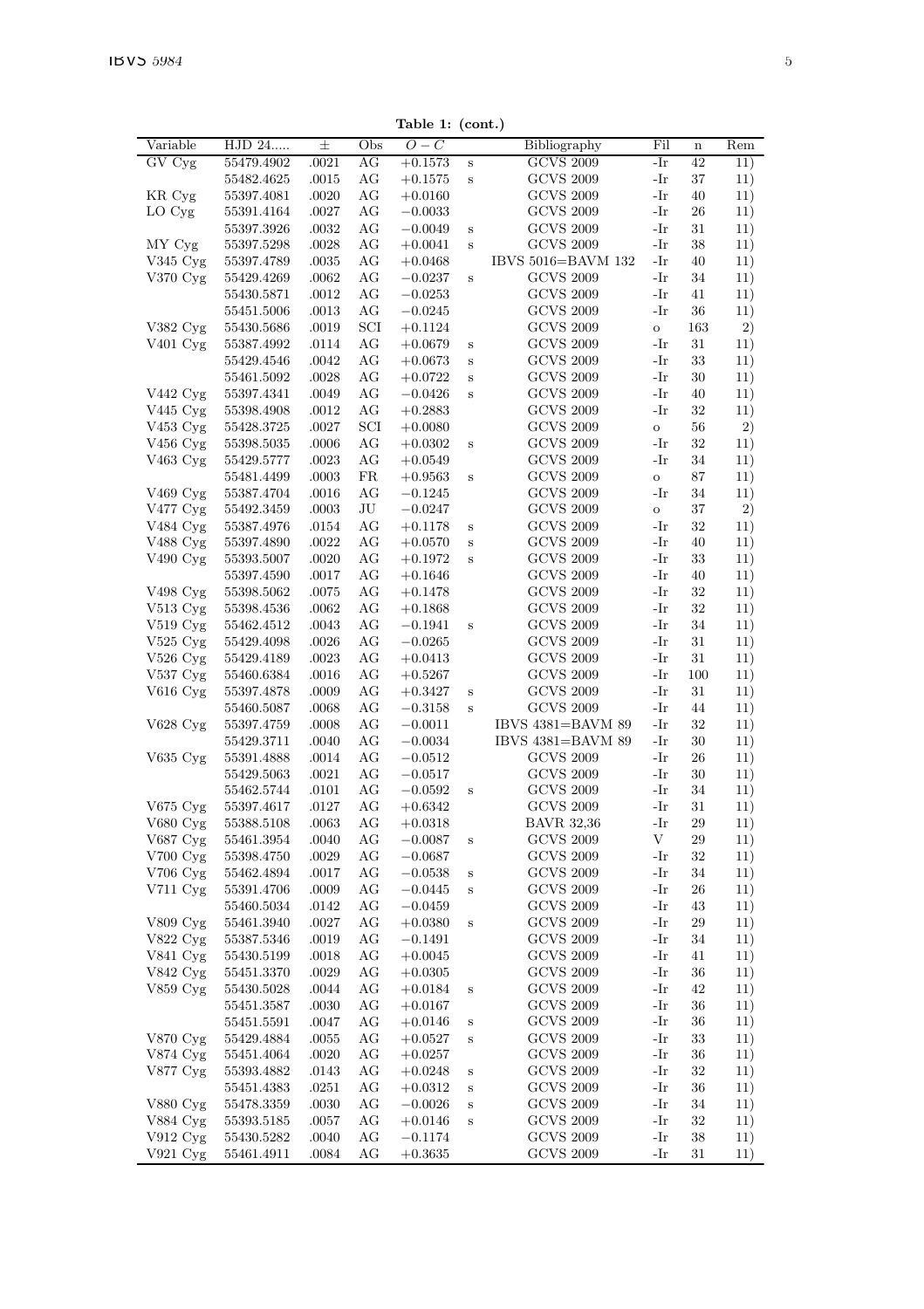Table 1: (cont.)

|                        |            |          |           | 1 . (COM.) |   |                   |              |             |     |
|------------------------|------------|----------|-----------|------------|---|-------------------|--------------|-------------|-----|
| Variable               | HJD 24     | $_{\pm}$ | Obs       | $O-C$      |   | Bibliography      | Fil          | $\mathbf n$ | Rem |
| V931 Cyg               | 55478.3105 | .0017    | AG        | $+0.0776$  | S | <b>GCVS 2009</b>  | -Ir          | 33          | 11) |
|                        | 55478.4809 | .0020    | AG        | $+0.0773$  |   | <b>GCVS 2009</b>  | -Ir          | 33          | 11) |
| V934 Cyg               | 55429.3483 | .0011    | SCI       | $-0.0922$  |   | <b>GCVS 2009</b>  | $\,$ O       | 37          | 2)  |
|                        | 55429.3664 | .0071    | AG        | $-0.0741$  |   | <b>GCVS 2009</b>  | -Ir          | 34          | 11) |
|                        | 55451.4367 | .0020    | AG        | $-0.0759$  | S | <b>GCVS 2009</b>  | -Ir          | 34          | 11) |
| $V941 \,\mathrm{Cyg}$  | 55429.5263 | .0024    | AG        | $-0.0714$  |   | <b>GCVS 2009</b>  | -Ir          | 34          | 11) |
| V947 Cyg               | 55481.4472 | .0005    | FR        | $-0.0089$  | S | <b>GCVS 2009</b>  | $\mathbf{o}$ | 49          | 11) |
| $V957 \,\mathrm{Cyg}$  | 55429.3940 | .0020    | AG        | $+0.1380$  |   | <b>GCVS 2009</b>  | -Ir          | 33          | 11) |
| V961 Cyg               | 55429.4942 | .0016    | AG        | $-0.0786$  | S | <b>GCVS 2009</b>  | -Ir          | 34          | 11) |
|                        | 55430.5101 | .0029    | AG        | $-0.0888$  | S | <b>GCVS 2009</b>  | -Ir          | 41          | 11) |
| $V962 \, Cyg$          | 55393.4970 | .0064    | AG        | $-0.2049$  |   | <b>GCVS 2009</b>  | -Ir          | 32          | 11) |
| V963 Cyg               | 55408.5538 | .0014    | SCI       | $-0.0008$  |   | <b>GCVS 2009</b>  | $\mathbf{o}$ | 59          | 2)  |
|                        | 55429.4735 | .0026    | AG        | $-0.0012$  |   | <b>GCVS 2009</b>  | -Ir          | 34          | 11) |
| V965 Cyg               | 55408.4166 | .0042    | SCI       | $-0.1188$  |   | <b>GCVS 2009</b>  | $\circ$      | 59          | 2)  |
|                        | 55429.5577 | .0049    | AG        | $-0.1166$  |   | <b>GCVS 2009</b>  | -Ir          | 34          | 11) |
|                        | 55481.4425 | .0004    | FR        | $-0.1182$  |   | <b>GCVS 2009</b>  | 0            | 43          | 11) |
| $V1004$ Cyg            | 55397.4849 | .0025    | AG        | $-0.1756$  |   | <b>GCVS 2009</b>  | -Ir          | 40          | 11) |
| V1009 Cyg              | 55393.4551 | .0032    | AG        | $-0.0075$  |   | <b>GCVS 2009</b>  | -Ir          | 32          | 11) |
| V1013 Cyg              | 55461.4398 | .0132    | AG        | $+0.1645$  | S | <b>GCVS 2009</b>  | -Ir          | 29          | 11) |
| V1018 Cyg              | 55461.3830 | .0012    | AG        | $-0.0879$  |   | <b>GCVS 2009</b>  | V            | 29          | 11) |
| V1083 Cyg              | 55397.4759 | .0110    | AG        | $-0.0653$  | s | <b>GCVS 2009</b>  | -Ir          | 31          | 11) |
|                        | 55462.5134 | .0210    | AG        | $-0.0618$  | S | <b>GCVS 2009</b>  | -Ir          | 34          | 11) |
| V1187 Cyg              | 55398.4129 | .0018    | AG        | $-0.0198$  |   | IBVS 4133=BAVM 73 | -Ir          | 32          | 11) |
| $V1191 \,\mathrm{Cyg}$ | 55398.4717 | .0016    | AG        | $-0.0213$  | S | <b>GCVS 2009</b>  | -Ir          | 32          | 11) |
| $V1256$ Cyg            | 55387.4662 | .0023    | AG        | $-0.0258$  |   | <b>GCVS 2009</b>  | -Ir          | 31          | 11) |
| V1321 Cyg              | 55398.5383 | .0021    | AG        | $+0.0839$  |   | <b>GCVS 2009</b>  | -Ir          | 32          | 11) |
| V1401 Cyg              | 55460.4648 | .0187    | AG        | $+0.2685$  | S | <b>GCVS 2009</b>  | -Ir          | 44          | 11) |
|                        | 55479.3919 | .0077    | AG        | $+0.2678$  | S | <b>GCVS 2009</b>  | -Ir          | 42          | 11) |
| V1411 Cyg              | 55460.5520 | .0003    | AG        | $-0.1598$  | S | <b>GCVS 2009</b>  | -Ir          | 44          | 11) |
| V1414 Cyg              | 55482.4656 | .0073    | AG        | $+0.0481$  |   | <b>GCVS 2009</b>  | -Ir          | 37          | 11) |
| V1417 Cyg              | 55388.5366 | .0029    | AG        | $+0.1544$  | S | <b>GCVS 2009</b>  | -Ir          | 31          | 11) |
|                        | 55460.4876 | .0023    | AG        | $+0.1548$  | S | <b>GCVS 2009</b>  | -Ir          | 44          | 11) |
| V1823 Cyg              | 55073.6228 | .0014    | FR        |            |   |                   | -Ir          | 109         | 11) |
|                        | 55482.3634 | .0004    | <b>FR</b> |            |   |                   | $\circ$      | 52          | 11) |
| V1877 Cyg              | 55480.3234 | .0004    | FR.       |            |   |                   | $\circ$      | 41          | 11) |
| $V2021 \,\mathrm{Cyg}$ | 55068.6002 | .0007    | FR.       |            |   |                   | Ō            | 55          | 8)  |
| V2181 Cyg              | 55393.5368 | .0020    | АG        | $+0.0115$  |   | <b>BAVR 50,45</b> | -Ir          | 33          | 11) |
|                        | 55397.5507 | .0012    | AG        | $+0.0111$  |   | <b>BAVR</b> 50,45 | -Ir          | 40          | 11) |
| V2240 Cyg              | 55387.5150 | .0051    | AG        |            |   |                   | -Ir          | 34          | 11) |
| V2284 Cyg              | 55418.4286 | .0007    | AG        |            |   |                   | -Ir          | 40          | 11) |
|                        | 55418.5811 | .0006    | AG        |            |   |                   | -Ir          | 40          | 11) |
| $V2294$ Cyg            | 55418.5491 | .0011    | AG        |            |   |                   | -Ir          | 40          | 11) |
| V2363 Cyg              | 55418.4080 | .0023    | AG        | $+0.0518$  | S | <b>GCVS 2009</b>  | -Ir          | 40          | 11) |
| V2364 Cyg              | 55418.4816 | .0044    | AG        | $-0.0108$  | S | <b>GCVS 2009</b>  | -Ir          | 40          | 11) |
| <b>BG</b> Del          | 55389.4176 | .0030    | AG        | $+0.0842$  | Ś | <b>GCVS 2009</b>  | -Ir          | 30          | 11) |
|                        | 55396.4632 | .0022    | AG        | $+0.0846$  |   | <b>GCVS 2009</b>  | -Ir          | 25          | 11) |
| <b>BH</b> Del          | 55396.4994 | .0068    | AG        | $+0.1286$  | Ś | <b>GCVS 2009</b>  | -Ir          | 25          | 11) |
| BN Del                 | 55396.4332 | .0023    | AG        | $-0.4058$  |   | <b>GCVS 2009</b>  | -Ir          | 25          | 11) |
| BW Del                 | 55396.5233 | .0030    | AG        | $+0.3727$  |   | <b>GCVS 2009</b>  | -Ir          | 25          | 11) |
| RX Dra                 | 55381.4984 | .0046    | АG        | $+0.0558$  |   | <b>GCVS 2009</b>  | -Ir          | 84          | 11) |
| RZ Dra                 | 55380.4531 | .0033    | AG        | $+0.0526$  | Ś | <b>GCVS 2009</b>  | -Ir          | 65          | 11) |
| SX Dra                 | 55380.6141 | .0010    | AG        | $+0.0963$  |   | <b>GCVS 2009</b>  | -Ir          | 106         | 11) |
| CV Dra                 | 55380.5480 | .0008    | AG        | $+0.0053$  |   | BAVM 69           | -Ir          | 65          | 11) |
| MU Dra                 | 55418.4813 | .0028    | AG        | $-0.0422$  | Ś | <b>GCVS 2009</b>  | -Ir          | 40          | 11) |
| YY Gem                 | 55552.3895 | .0035    | PGL       | $-0.0070$  |   | <b>GCVS 2009</b>  | V            | 423         | 13) |
| AC Gem                 | 55578.4678 | .0013    | SCI       | $-0.2786$  |   | <b>GCVS 2009</b>  | $\circ$      | 54          | 2)  |
| AI Gem                 | 55578.4700 | .0012    | AG        | $-0.1275$  | S | <b>GCVS 2009</b>  | -Ir          | 46          | 11) |
| AZ Gem                 | 55578.4075 | .0003    | AG        | $+0.0880$  |   | <b>GCVS 2009</b>  | -Ir          | 47          | 11) |
| DP Gem                 | 55590.4610 | .0027    | AG        | $+0.0654$  | S | <b>GCVS 2009</b>  | -Ir          | 49          | 11) |
| EG Gem                 | 55578.5726 | .0003    | AG        | $+0.2902$  |   | <b>GCVS 2009</b>  | -Ir          | 45          | 11) |
| EN Gem                 | 55578.4903 | .0184    | AG        | $-0.0432$  | Ś | <b>GCVS 2009</b>  | -Ir          | 47          | 11) |
|                        |            |          |           |            |   |                   |              |             |     |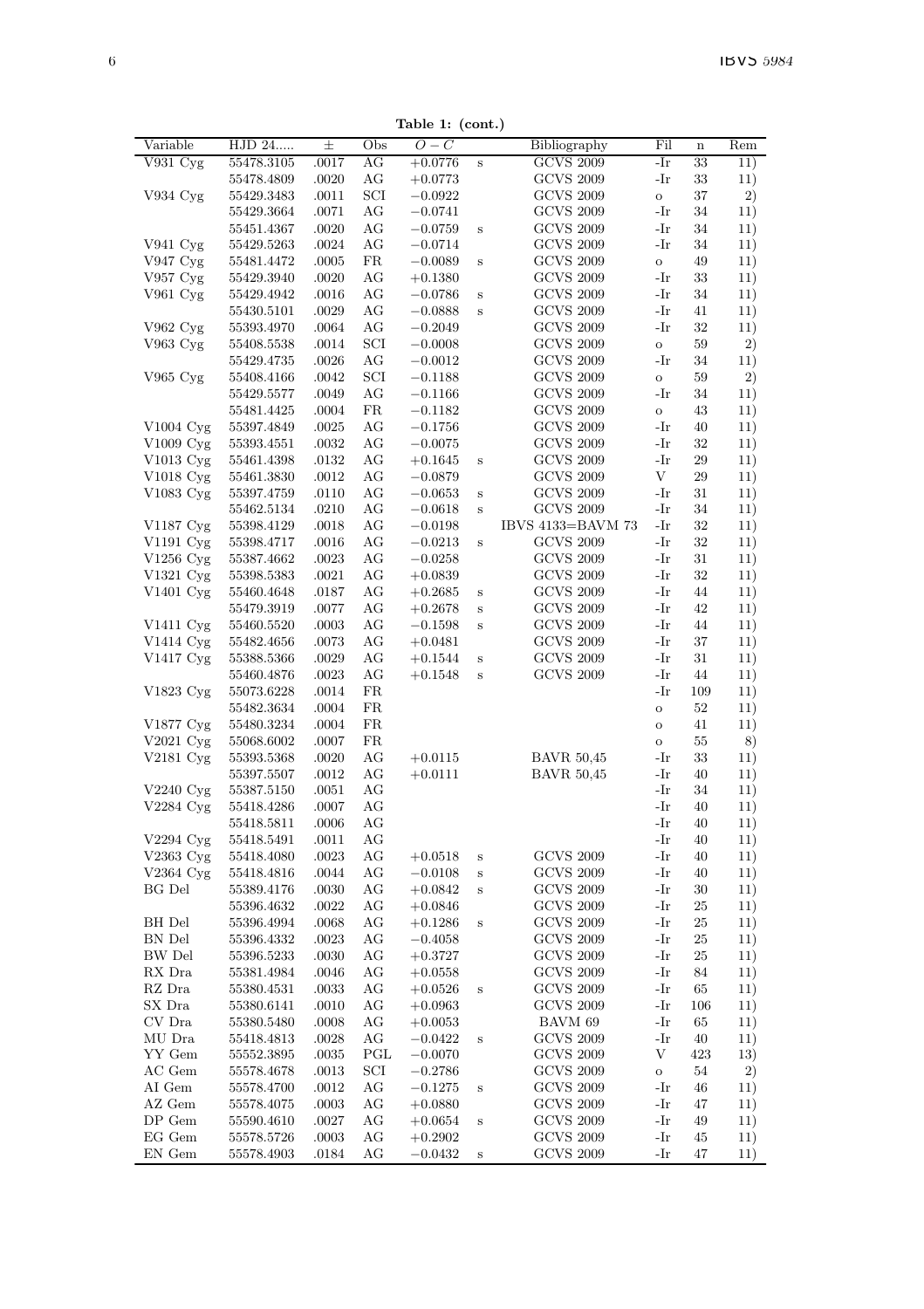| Variable          | $\overline{\mathrm{HJD}}$ 24 | $\pm$     | Obs         | rapie 1. (com.)<br>$\overline{O}-C$ |         | Bibliography      | Fil          | $\mathbf n$ | Rem |
|-------------------|------------------------------|-----------|-------------|-------------------------------------|---------|-------------------|--------------|-------------|-----|
| FG Gem            | 55578.5757                   | .0021     | AG          | $-0.0249$                           |         | <b>GCVS 2009</b>  | -Ir          | 47          | 11) |
| FQ Gem            | 55578.2928                   | .0011     | AG          | $+0.3208$                           |         | <b>GCVS 2009</b>  | -Ir          | 47          | 11) |
| $FT$ ${\rm Gen}$  | 55578.3857                   | .0049     | AG          | $-0.0249$                           |         | <b>GCVS 2009</b>  | -Ir          | 47          | 11) |
| GQ Gem            | 54513.3827                   | .0030     | $_{\rm SB}$ | $+0.0081$                           | S       | <b>GCVS 2009</b>  | -Ir          | 117         | 10) |
| HR Gem            | 55598.5377                   | .0036     | AG          | $+0.0127$                           |         | <b>GCVS 2009</b>  | -Ir          | 54          | 11) |
| IV Gem            | 54845.3781                   | .0018     | AG          |                                     |         |                   | -Ir          | 60          | 11) |
| KV Gem            | 55578.2676                   | .0009     | AG          | $-0.0247$                           |         | <b>BAVR 52,95</b> | -Ir          | 46          | 11) |
|                   | 55578.4478                   | .0003     | AG          | $-0.0238$                           | $\bf s$ | <b>BAVR 52,95</b> | -Ir          | 46          | 11) |
|                   | 55578.6254                   | .0030     | AG          | $-0.0254$                           |         | <b>BAVR 52.95</b> | -Ir          | 46          | 11) |
| V345 Gem          | 53446.3120                   | .0028     | SCI         |                                     |         |                   | $\circ$      | 140         | 2)  |
| AK Her            | 55386.438                    | .003      | MOO         | $+0.016$                            |         | <b>GCVS 2009</b>  | V            | 60          | 13) |
|                   | 55405.4042                   | .0035     | PGL         | $+0.0139$                           |         | <b>GCVS 2009</b>  | V            | 337         | 13) |
| DH Her            | 55379.4648                   | .0028     | AG          | $+0.0055$                           |         | <b>GCVS 2009</b>  | -Ir          | 35          | 11) |
| GL Her            | 55389.3890                   | .0003     | AG          | $+0.0775$                           |         | <b>GCVS 2009</b>  | -Ir          | 51          | 11) |
|                   | 55396.4238                   | .0017     | AG          | $+0.0773$                           |         | <b>GCVS 2009</b>  | -Ir          | 32          | 11) |
| IT Her            | 54219.4827                   | .0027     | SCI         | $-0.0507$                           |         | <b>GCVS 2009</b>  | $\mathbf{o}$ | 65          | 2)  |
|                   | 54222.5376                   | .0010     | AG          | $-0.0473$                           | $\rm s$ | <b>GCVS 2009</b>  | -Ir          | 19          | 1)  |
|                   | 54239.5012                   | .0029     | SCI         | $-0.0366$                           | S       | <b>GCVS 2009</b>  | $\circ$      | 88          | 2)  |
|                   | 54597.3983                   | .0035     | SCI         | $+0.0424$                           | S       | <b>GCVS 2009</b>  | $\circ$      | 58          | 2)  |
|                   | 54597.5701                   | .0046     | SCI         | $-0.0119$                           | S       | <b>GCVS 2009</b>  | $\circ$      | 50          | 2)  |
|                   | 54598.5769                   | $.0023\,$ | SCI         | $-0.0223$                           |         | <b>GCVS 2009</b>  | $\circ$      | 73          | 2)  |
|                   | 54600.4542                   | .0004     | AG          | $+0.0467$                           |         | <b>GCVS 2009</b>  | -Ir          | 52          | 11) |
|                   | 54959.5326                   | .0003     | AG          | $-0.0492$                           |         | <b>GCVS 2009</b>  | -Ir          | 86          | 11) |
|                   | 54996.5268                   | .0018     | AG          | $-0.0123$                           | S       | <b>GCVS 2009</b>  | -Ir          | 49          | 11) |
|                   | 55379.5308                   | .0010     | AG          | $-0.0296$                           |         | <b>GCVS 2009</b>  | -Ir          | 35          | 11) |
|                   | 55396.5005                   | .0023     | AG          | $-0.0128$                           |         | <b>GCVS 2009</b>  | -Ir          | 32          | 11) |
|                   | 55422.4648                   | .0001     | МZ          | $-0.0429$                           |         | <b>GCVS 2009</b>  | -Ir          | 198         | 2)  |
|                   | 55498.3220                   | .0004     | МZ          | $-0.0214$                           | S       | <b>GCVS 2009</b>  | -Ir          | 98          | 2)  |
| $\rm V342\,\,Her$ | 55379.4936                   | .0036     | AG          | $+0.0181$                           |         | <b>GCVS 2009</b>  | -Ir          | 35          | 11) |
|                   | 55396.5291                   | .0043     | AG          | $+0.0190$                           |         | <b>GCVS 2009</b>  | -Ir          | 32          | 11) |
| V643 Her          | 55379.5132                   | .0030     | AG          | $-0.3335$                           |         | <b>GCVS 2009</b>  | -Ir          | 35          | 11) |
| V719 Her          | 55388.4044                   | .0010     | AG          | $-0.0241$                           |         | <b>GCVS 2009</b>  | -Ir          | 32          | 11) |
| $V722$ Her        | 55388.4969                   | .0120     | AG          | $+0.0826$                           |         | <b>GCVS 2009</b>  | -Ir          | 32          | 11) |
| $V728$ Her        |                              | .0023     | AG          |                                     | S       | IBVS 3234=BAVM 51 | -Ir          | 34          |     |
| V731 Her          | 55388.5373                   |           |             | $+0.0745$<br>$-0.0693$              | $\bf s$ | <b>GCVS 2009</b>  | -Ir          | 34          | 11) |
|                   | 55388.4487                   | .0023     | AG          |                                     |         |                   |              |             | 11) |
| V865 Her          | 55388.5064                   | .0146     | AG          |                                     |         |                   | -Ir          | 34          | 11) |
| V899 Her          | 55600.6435                   | .0019     | SCI         |                                     |         |                   | $\mathbf{o}$ | 58          | 2)  |
| $\rm V1055\ Her$  | 55388.5124                   | $.0028\,$ | AG          |                                     |         |                   | -Ir          | 34          | 11) |
| V1095 $Her$       | 55388.4338                   | $.0028\,$ | AG          | $-0.0207$                           |         | <b>GCVS 2009</b>  | -Ir          | 34          | 11) |
| V1096 Her         | 55388.4370                   | .0021     | AG          | $+0.0229$                           |         | <b>GCVS 2009</b>  | -Ir          | 34          | 11) |
|                   | 55388.5542                   | .0010     | AG          | $+0.0194$                           | S       | <b>GCVS 2009</b>  | -Ir          | 34          | 11) |
| RT Lac            | 55391.4286                   | .0029     | AG          | $-0.2337$                           |         | <b>GCVS 2009</b>  | V            | 25          | 11) |
| TW Lac            | 55430.4781                   | .0040     | AG          | $+0.3497$                           |         | <b>GCVS 2009</b>  | -Ir          | 50          | 11) |
| VV Lac            | 55480.2600                   | .0013     | AG          | $-0.7690$                           |         | <b>GCVS 2009</b>  | -Ir          | 48          | 11) |
| AG Lac            | 55380.4981                   | .0052     | AG          | $-0.0112$                           |         | <b>GCVS 2009</b>  | -Ir          | 35          | 11) |
|                   | 55430.5171                   | .0025     | AG          | $-0.0122$                           | S       | <b>GCVS 2009</b>  | -Ir          | 47          | 11) |
| AU Lac            | 54718.6028                   | $.0002\,$ | AG          | $-0.0261$                           |         | <b>GCVS 2009</b>  | -Ir          | 56          | 11) |
|                   | 55463.5586                   | .0025     | AG          | $-0.0262$                           |         | <b>GCVS 2009</b>  | -Ir          | 37          | 11) |
| AW Lac            | 55482.5030                   | .0075     | AG          | $+0.0469$                           |         | <b>BAVR 35,1</b>  | -Ir          | 37          | 11) |
| BB Lac            | 55482.5164                   | .0015     | AG          | $-0.5836$                           |         | <b>GCVS 2009</b>  | -Ir          | 37          | 11) |
| $\rm CF~Lac$      | 55388.4843                   | .0035     | AG          | $-0.0091$                           |         | <b>GCVS 2009</b>  | -Ir          | 31          | 11) |
| CG Lac            | 55463.4017                   | .0041     | AG          | $-0.1592$                           |         | <b>GCVS 2009</b>  | -Ir          | 55          | 11) |
| CN Lac            | 54718.4490                   | .0003     | AG          | $-0.0425$                           |         | <b>GCVS 2009</b>  | -Ir          | 55          | 11) |
|                   | 55391.4965                   | .0011     | AG          | $-0.0623$                           |         | <b>GCVS 2009</b>  | -Ir          | 26          | 11) |
|                   | 55397.5549                   | .0032     | AG          | $-0.0590$                           | S       | <b>GCVS 2009</b>  | -Ir          | 32          | 11) |
|                   | 55479.4536                   | .0044     | AG          | $-0.0629$                           |         | <b>GCVS 2009</b>  | -Ir          | 42          | 11) |
| DG Lac            | 55451.3671                   | .0024     | AG          | $-0.2220$                           |         | <b>GCVS 2009</b>  | -Ir          | 59          | 11) |
| EP Lac            | 55480.5914                   | .0041     | AG          | $-0.3665$                           |         | <b>GCVS 2009</b>  | -Ir          | 48          | 11) |
| $ER$ Lac $\,$     | 55451.7300                   | .0050     | AG          | $-0.5310$                           |         | <b>GCVS 2009</b>  | -Ir          | 72          | 11) |
|                   | 55463.5082                   | .0056     | AG          | $-0.5346$                           |         | <b>GCVS 2009</b>  | -Ir          | 32          | 11) |
| ES Lac            | 55398.4581                   | .0055     | AG          | $+0.6608$                           | S       | <b>GCVS 2009</b>  | -Ir          | 33          | 11) |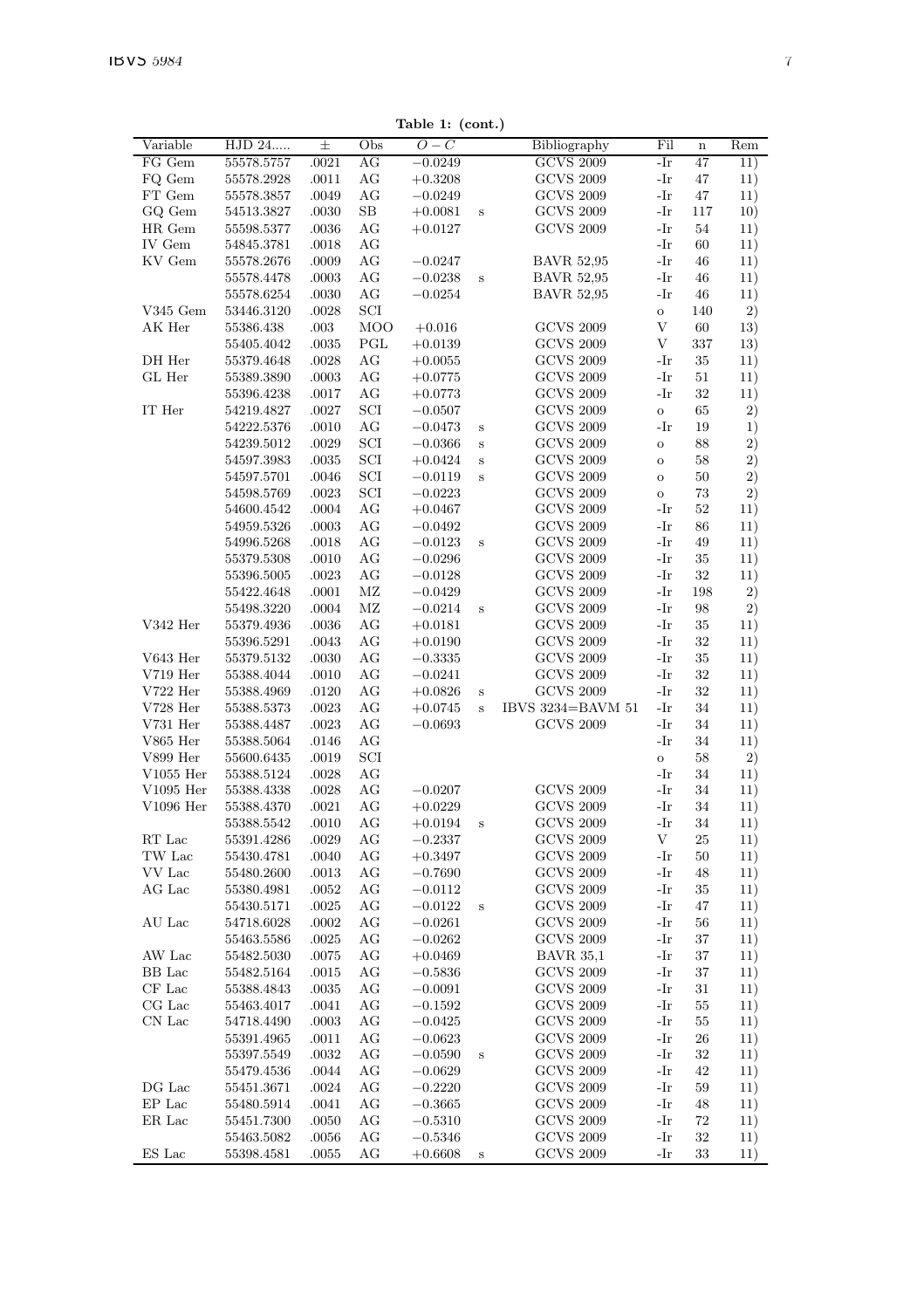Table 1: (cont.)

|            |            |       |     | rapie 1. (com.)  |        |                    |         |             |     |
|------------|------------|-------|-----|------------------|--------|--------------------|---------|-------------|-----|
| Variable   | HJD 24     | $\pm$ | Obs | $\overline{O}-C$ |        | Bibliography       | Fil     | $\mathbf n$ | Rem |
| ES Lac     | 55480.4225 | .0055 | AG  | $+0.1272$        |        | <b>GCVS 2009</b>   | -Ir     | 48          | 11) |
| EU Lac     | 55482.4913 | .0034 | AG  | $+0.2024$        |        | <b>GCVS 2009</b>   | -Ir     | 37          | 11) |
| EX Lac     | 55480.3653 | .0014 | AG  | $+0.2282$        |        | <b>GCVS 2009</b>   | -Ir     | 48          | 11) |
| FL Lac     | 55398.5288 | .0136 | AG  | $-0.0617$        | S      | <b>GCVS 2009</b>   | -Ir     | 33          | 11) |
|            | 55480.4765 | .0492 | AG  | $-0.0559$        | $\,$ s | <b>GCVS 2009</b>   | -Ir     | 48          | 11) |
|            | 55481.5933 | .0171 | AG  | $-0.0464$        | S      | <b>GCVS 2009</b>   | -Ir     | 52          | 11) |
| FP Lac     | 55463.5893 | .0223 | AG  | $+0.1319$        |        | <b>GCVS 2009</b>   | -Ir     | 37          | 11) |
|            | 55481.5262 | .0081 | AG  | $+0.1485$        |        | <b>GCVS 2009</b>   | -Ir     | 52          | 11) |
| GH Lac     |            | .0084 | AG  |                  |        | <b>GCVS 2009</b>   | -Ir     | 42          |     |
|            | 55479.5566 |       |     | $-0.0415$        |        |                    |         |             | 11) |
| HR Lac     | 55460.4361 | .0058 | AG  | $+0.1049$        | S      | <b>GCVS 2009</b>   | -Ir     | 44          | 11) |
| IL Lac     | 55430.5340 | .0068 | AG  |                  |        |                    | -Ir     | 49          | 11) |
|            | 55463.3395 | .0029 | AG  |                  |        |                    | -Ir     | 37          | 11) |
|            | 55482.3052 | .0004 | AG  |                  |        |                    | -Ir     | 62          | 11) |
| IM Lac     | 55430.5705 | .0016 | AG  | $-0.1846$        |        | <b>GCVS 2009</b>   | -Ir     | 49          | 11) |
|            | 55463.5460 | .0031 | AG  | $-0.1861$        |        | <b>GCVS 2009</b>   | -Ir     | 37          | 11) |
|            | 55482.5733 | .0012 | AG  | $-0.1840$        |        | <b>GCVS 2009</b>   | -Ir     | 37          | 11) |
| IP Lac     | 55388.5033 | .0009 | ΑG  | $+0.0810$        |        | <b>GCVS 2009</b>   | -Ir     | 31          | 11) |
|            | 55451.5516 | .0012 | AG  | $+0.0805$        |        | <b>GCVS 2009</b>   | -Ir     | 59          | 11) |
|            | 55463.4811 | .0029 | AG  | $+0.0819$        |        | <b>GCVS 2009</b>   | -Ir     | 36          | 11) |
| IU Lac     | 54718.3399 | .0009 | AG  | $+0.0094$        |        | <b>GCVS 2009</b>   | -Ir     | 65          | 11) |
|            | 55463.5477 | .0038 | AG  | $+0.0119$        |        | <b>GCVS 2009</b>   | -Ir     | 37          | 11) |
|            |            |       |     |                  |        |                    |         |             |     |
| IZ Lac     | 55451.4918 | .0078 | AG  | $+0.0343$        | S      | <b>GCVS 2009</b>   | -Ir     | 59          | 11) |
|            | 55463.4758 | .0091 | АG  | $+0.0351$        | S      | <b>GCVS 2009</b>   | -Ir     | 36          | 11) |
| LZ Lac     | 55480.4654 | .0049 | AG  | $+0.3308$        |        | <b>GCVS 2009</b>   | -Ir     | 48          | 11) |
| MZ Lac     | 55451.4848 | .0024 | AG  | $+0.1622$        |        | <b>GCVS 2009</b>   | -Ir     | 59          | 11) |
| NR Lac     | 55479.4077 | .0088 | AG  | $+0.0612$        | S      | <b>GCVS 2009</b>   | -Ir     | 42          | 11) |
|            | 55482.4366 | .0059 | AG  | $+0.0660$        | S      | <b>GCVS 2009</b>   | -Ir     | 37          | 11) |
| NW Lac     | 55398.4108 | .0014 | AG  | $-0.1439$        |        | <b>GCVS 2009</b>   | -Ir     | 33          | 11) |
| PP Lac     | 55451.3569 | .0021 | AG  | $-0.0543$        | S      | <b>GCVS 2009</b>   | -Ir     | 59          | 11) |
|            | 55451.5576 | .0016 | AG  | $-0.0541$        |        | <b>GCVS 2009</b>   | -Ir     | 59          | 11) |
| $V342$ Lac | 55463.3771 | .0024 | AG  | $-0.0876$        | S      | <b>GCVS 2009</b>   | -Ir     | 36          | 11) |
| $V344$ Lac | 55479.4217 | .0007 | AG  | $-0.0917$        | S      | <b>GCVS 2009</b>   | -Ir     | 42          | 11) |
|            | 55479.6192 | .0012 | AG  | $-0.0904$        |        | <b>GCVS 2009</b>   | -Ir     | 42          | 11) |
| $V345$ Lac | 55388.5084 | .0047 | AG  | $-1.0297$        | S      | <b>GCVS 2009</b>   | -Ir     | 31          | 11) |
|            |            |       |     |                  |        |                    | -Ir     | 37          |     |
|            | 55463.4265 | .0055 | AG  | $-1.0302$        | S      | <b>GCVS 2009</b>   |         |             | 11) |
| V441 Lac   | 54718.4054 | .0005 | AG  | $+0.0323$        |        | IBVS 5024=BAVM 135 | -Ir     | 56          | 11) |
|            | 54718.5595 | .0005 | АG  | $+0.0320$        | S      | IBVS 5024=BAVM 135 | -Ir     | 56          | 11) |
|            | 55463.3571 | .0008 | AG  | $+0.0862$        | S      | IBVS 5024=BAVM 135 | -Ir     | 37          | 11) |
|            | 55463.5131 | .0035 | AG  | $+0.0877$        |        | IBVS 5024=BAVM 135 | $-Ir$   | 37          | 11) |
| V459 Lac   | 55463.3802 | .0034 | AG  | $+0.2174$        |        | <b>GCVS 2009</b>   | -Ir     | 55          | 11) |
| SW Lyn     | 55591.4731 | .0152 | AG  | $+0.0776$        | $\,$ s | <b>GCVS 2009</b>   | V       | 68          | 11) |
| UU Lyn     | 55600.4045 | .0023 | AG  | $-0.0084$        |        | <b>GCVS 2009</b>   | -Ir     | 160         | 11) |
|            | 55600.6394 | .0062 | AG  | $-0.0077$        | S      | <b>GCVS 2009</b>   | -Ir     | 160         | 11) |
| WW Lyn     | 55591.5488 | .0301 | AG  |                  |        |                    | -Ir     | 68          | 11) |
| DY Lyn     | 55591.4958 | .0030 | AG  | $-0.1507$        | S      | <b>GCVS 2009</b>   | V       | 68          | 11) |
| DZ Lyn     | 55591.4234 | .0083 | AG  | $-0.0176$        | S      | <b>GCVS 2009</b>   | V       | 68          | 11) |
|            | 55591.6207 | .0075 | AG  | $-0.0093$        |        | <b>GCVS 2009</b>   | V       | 68          | 11) |
| AA Lyr     | 55380.4858 | .0003 | FR  | $+0.2430$        |        | <b>GCVS 2009</b>   | $\circ$ | 41          | 11) |
|            |            |       |     |                  | s      |                    |         | 41          |     |
|            | 55387.4713 | .0008 | FR  | $+0.2519$        |        | <b>GCVS 2009</b>   | $\circ$ |             | 11) |
|            | 55409.4556 | .0001 | FR. | $+0.2329$        | S      | GCVS 2009          | $\circ$ | 44          | 11) |
|            | 55418.5116 | .0007 | FR. | $+0.1656$        |        | <b>GCVS 2009</b>   | $\circ$ | 55          | 11) |
|            | 55429.3732 | .0018 | FR  | $+0.2939$        |        | <b>GCVS 2009</b>   | $\circ$ | 64          | 11) |
| EX Lyr     | 52415.3879 | .0044 | AG  | $-0.0330$        |        | <b>GCVS 2009</b>   | -Ir     | 16          | 1)  |
|            | 55396.4568 | .0036 | AG  | $-0.0960$        | S      | <b>GCVS 2009</b>   | -Ir     | 32          | 11) |
| FG Lyr     | 55381.4409 | .0032 | AG  | $-0.0744$        |        | <b>GCVS 2009</b>   | -Ir     | 29          | 11) |
| NY Lyr     | 55461.5511 | .0002 | AG  | $-0.0893$        |        | <b>GCVS 2009</b>   | -Ir     | 29          | 11) |
| PV Lyr     | 55381.5073 | .0075 | AG  | $-0.0049$        |        | <b>GCVS 2009</b>   | -Ir     | 29          | 11) |
|            | 55387.4982 | .0093 | AG  | $-0.0071$        |        | <b>GCVS 2009</b>   | -Ir     | 31          | 11) |
| PY Lyr     | 55381.4196 | .0016 | AG  | $+0.0620$        |        | <b>GCVS 2009</b>   | -Ir     | 29          | 11) |
| $V400$ Lyr | 55379.4911 | .0006 | AG  | $-0.0702$        | S      | <b>GCVS 2009</b>   | -Ir     | 32          | 11) |
| V412 Lyr   | 55387.5213 | .0020 | AG  | $+0.2078$        |        | <b>GCVS 2009</b>   | -Ir     | 31          | 11) |
|            |            |       |     |                  |        |                    |         |             |     |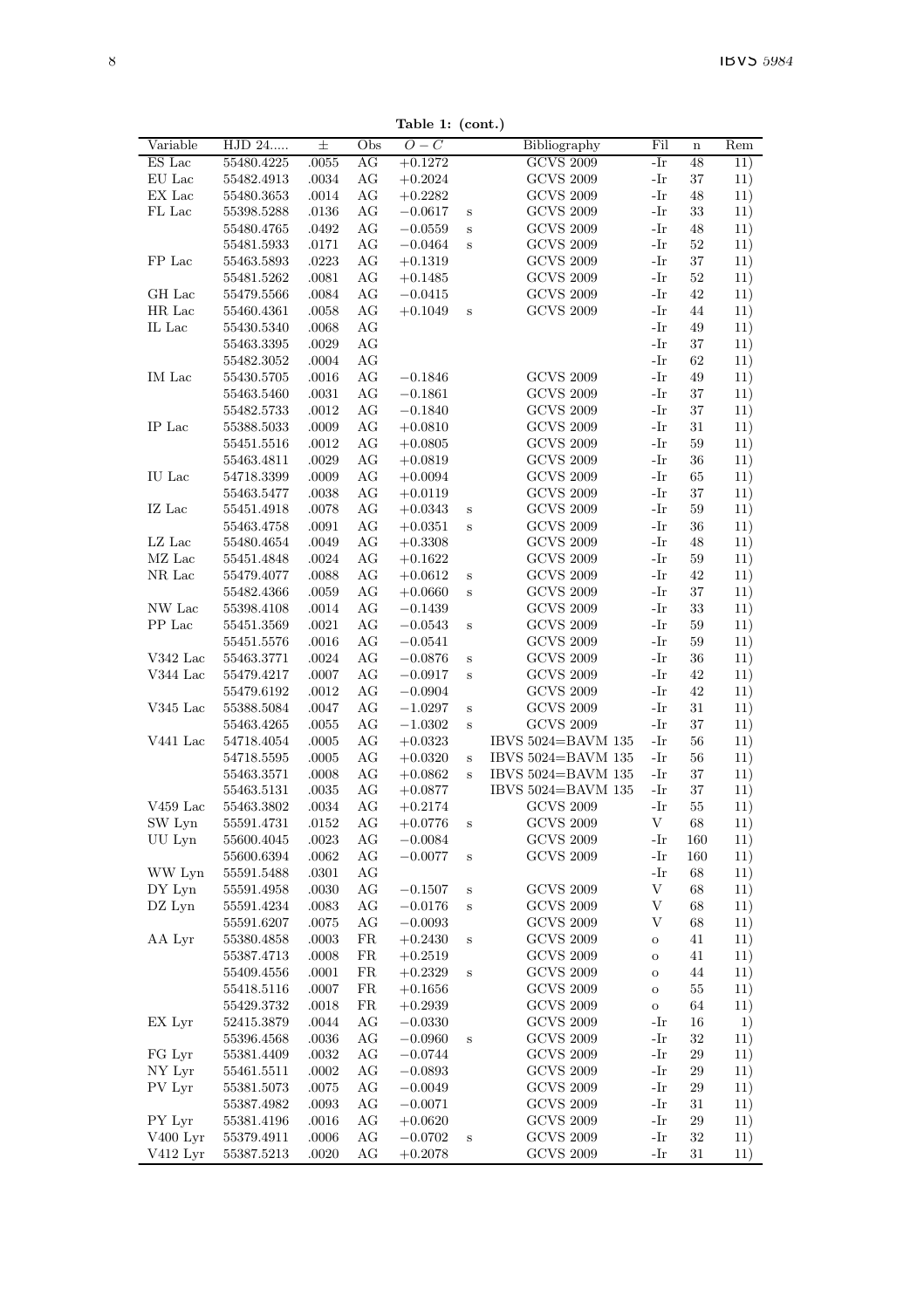Table 1: (cont.)

|             | HJD 24     |       | Obs | $O-C$     |   |                   | Fil     |                         | Rem     |
|-------------|------------|-------|-----|-----------|---|-------------------|---------|-------------------------|---------|
| Variable    |            | 士     |     |           |   | Bibliography      |         | $\overline{\mathbf{n}}$ |         |
| V412 Lyr    | 55429.4385 | .0005 | FR  | $+0.2089$ |   | GCVS 2009         | O       | 45                      | 11)     |
|             | 55430.3696 | .0019 | AG  | $+0.2085$ |   | <b>GCVS 2009</b>  | -Ir     | 41                      | 11)     |
| V563 Lyr    | 55379.5312 | .0033 | AG  |           |   |                   | -Ir     | 31                      | 11)     |
| V579 Lyr    | 55379.4885 | .0012 | AG  |           |   |                   | -Ir     | 32                      | 11)     |
|             |            |       |     |           |   |                   |         |                         |         |
| UV Mon      | 54164.3682 | .0003 | AG  | $-0.0422$ | Ś | <b>GCVS 2009</b>  | -Ir     | 15                      | $_{1)}$ |
|             | 55600.5185 | .0016 | AG  | $-0.0659$ | S | <b>GCVS 2009</b>  | -Ir     | 40                      | 11)     |
| AE Mon      | 54164.4031 | .0011 | AG  | $+0.0368$ |   | <b>GCVS 2009</b>  | -Ir     | 14                      | $_{1)}$ |
| AO Mon      | 55600.4591 | .0030 | AG  | $-0.0169$ |   | <b>BAVR 51,38</b> | V       | 39                      | 11)     |
|             |            |       |     |           |   |                   |         |                         |         |
| AY Mon      | 55599.4016 | .0016 | AG  | $+0.0759$ |   | <b>GCVS 2009</b>  | -Ir     | 39                      | 11)     |
| BM Mon      | 54164.4389 | .0001 | AG  | $+0.0424$ |   | <b>GCVS 2009</b>  | -Ir     | 17                      | $_{1)}$ |
| CK Mon      | 55599.4528 | .0009 | AG  | $+0.2008$ |   | <b>GCVS 2009</b>  | -Ir     | 36                      | 11)     |
| DD Mon      | 54840.4115 | .0018 | AG  | $-0.1285$ | S | <b>GCVS 2009</b>  | -Ir     | 63                      | 11)     |
|             |            |       |     |           |   |                   |         |                         |         |
|             | 55600.4191 | .0017 | AG  | $-0.1208$ | S | <b>GCVS 2009</b>  | -Ir     | 40                      | 11)     |
| EZ Mon      | 54509.4147 | .0008 | ΜZ  | $+0.0227$ | S | <b>GCVS 2009</b>  | -Ir     | 191                     | 2) 16)  |
|             | 54831.4146 | .0008 | MZ  | $+0.0254$ | S | <b>GCVS 2009</b>  | -Ir     | 92                      | 2)      |
|             | 54852.4785 | .0010 | MZ  | $+0.0241$ | Ś | <b>GCVS 2009</b>  | -Ir     | 115                     | 2)      |
|             | 54857.3714 | .0005 | MZ  | $+0.0268$ |   | <b>GCVS 2009</b>  | -Ir     | 191                     |         |
|             |            |       |     |           | Ś |                   |         |                         | 2)16)   |
|             | 55595.4086 | .0020 | MZ  | $+0.0283$ | S | <b>GCVS 2009</b>  | -Ir     | 73                      | 2)      |
| IU Mon      | 55599.3189 | .0019 | AG  | $-0.0318$ |   | <b>GCVS 2009</b>  | -Ir     | 39                      | 11)     |
| IX Mon      | 55599.5000 | .0066 | AG  | $-0.0373$ | Ś | <b>GCVS 2009</b>  | -Ir     | 39                      | 11)     |
| IZ Mon      | 55599.2970 | .0030 | AG  | $-0.1399$ |   | <b>GCVS 2009</b>  | -Ir     | 39                      | 11)     |
|             |            |       |     |           |   |                   |         |                         |         |
| V397 Mon    | 55600.4423 | .0077 | AG  | $+0.0231$ |   | <b>GCVS 2009</b>  | -Ir     | 38                      | 11)     |
| V460 Mon    | 54164.3819 | .0032 | AG  | $+0.2035$ |   | <b>GCVS 2009</b>  | -Ir     | 16                      | 1)      |
| $V464$ Mon  | 55600.3158 | .0006 | AG  | $-0.1213$ |   | <b>GCVS 2009</b>  | -Ir     | 40                      | 11)     |
| V498 Mon    | 55600.3481 | .0022 | AG  | $-0.0786$ |   | <b>GCVS 2009</b>  | -Ir     | 40                      | 11)     |
|             |            |       |     |           |   |                   |         |                         |         |
| $V515$ Mon  | 55600.3355 | .0018 | AG  | $-0.0392$ |   | <b>GCVS 2009</b>  | -Ir     | 40                      | 11)     |
| $V527$ Mon  | 54164.4184 | .0025 | AG  | $-0.0222$ |   | <b>GCVS 2009</b>  | -Ir     | 15                      | 1)      |
| $V528$ Mon  | 54164.4049 | .0019 | AG  | $-0.2378$ | S | <b>GCVS 2009</b>  | -Ir     | 16                      | 1)      |
| $V532$ Mon  | 55600.3437 | .0016 | AG  | $-0.0230$ | S | <b>GCVS 2009</b>  | -Ir     | 40                      | 11)     |
| V680 Mon    |            |       | FR  |           |   | <b>GCVS 2009</b>  |         | 16                      |         |
|             | 51256.3472 | .0007 |     | $+0.0898$ |   |                   | $\circ$ |                         | 7)      |
| V843 Mon    | 55599.3227 | .0027 | AG  | $-0.0510$ |   | <b>BAVM 147</b>   | -Ir     | 39                      | 11)     |
| V577 Oph    | 55385.4590 | .0217 | AG  | $+0.4604$ | S | <b>GCVS 2009</b>  | -Ir     | 37                      | 11)     |
| $V2203$ Oph | 55451.4266 | .0015 | FR. |           |   |                   | $\circ$ | 104                     | 11)     |
| $V2612$ Oph | 55385.4942 | .0086 | АG  | $+0.0970$ |   | <b>GCVS 2009</b>  | -Ir     | 37                      |         |
|             |            |       |     |           |   |                   |         |                         | 11)     |
| FF Ori      | 55472.5706 | .0022 | SCI | $+0.0228$ |   | <b>GCVS 2009</b>  | $\circ$ | 41                      | 2)      |
| U Peg       | 55473.4094 | .0014 | PGL | $-0.0201$ | S | <b>BAVR 45,3</b>  | V       | 229                     | 12)     |
| AW Peg      | 55479.3704 | .0018 | SCI | $+0.0084$ |   | <b>GCVS 2009</b>  | $\circ$ | 113                     | 2)      |
| BX Peg      | 55481.3719 | .0015 | AG  | $+0.0391$ | S | <b>GCVS 2009</b>  | -Ir     | 40                      | 11)     |
|             |            |       |     |           |   |                   |         |                         |         |
|             | 55481.5166 | .0025 | AG  | $+0.0436$ |   | <b>GCVS 2009</b>  | -Ir     | 40                      | 11)     |
| $CE$ Peg    | 55428.5524 | .0022 | SCI | $+0.1530$ | S | <b>GCVS 2009</b>  | O       | 50                      | 2)      |
| CW Peg      | 55481.4950 | .0003 | AG  | $+0.0396$ |   | <b>GCVS 2009</b>  | -Ir     | 40                      | 11)     |
| DV Peg      | 55481.3446 | .0045 | AG  | $-0.1168$ | S | <b>GCVS 2009</b>  | -Ir     | 39                      | 11)     |
| HI Peg      | 55498.3309 |       | SCI |           |   |                   | $\circ$ | 26                      |         |
|             |            | .0019 |     |           |   |                   |         |                         | 2)      |
| IP Peg      | 55419.4472 | .0004 | FLG |           |   |                   | V       | 45                      | 9)      |
|             | 55420.3963 | .0006 | FLG |           |   |                   | V       | 75                      | 9)      |
|             | 55478.3004 | .0008 | SCI |           |   |                   | $\circ$ | 24                      | 2)      |
|             | 55478.3782 | .0028 | SCI |           |   |                   | $\circ$ | 37                      | 2)      |
|             |            |       |     |           |   |                   |         |                         |         |
|             | 55478.4568 | .0028 | SCI |           |   |                   | $\circ$ | 49                      | 2)      |
|             | 55480.5171 | .0021 | SCI |           |   |                   | $\circ$ | 44                      | 2)      |
|             | 55481.3072 | .0007 | SCI |           |   |                   | $\circ$ | 38                      | 2)      |
|             | 55481.4668 | .0010 | SCI |           |   |                   | $\circ$ | 55                      | 2)      |
|             |            |       |     |           |   |                   |         |                         |         |
|             | 55484.3129 | .0023 | SCI |           |   |                   | $\circ$ | 34                      | 2)      |
|             | 55499.3415 | .0018 | SCI |           |   |                   | $\circ$ | 29                      | 2)      |
|             | 55502.3482 | .0005 | JU  |           |   |                   | $\circ$ | 33                      | 2)      |
|             | 55502.3502 | .0013 | SCI |           |   |                   | $\circ$ | 35                      | 2)      |
|             |            |       | SCI |           |   |                   |         | 22                      |         |
|             | 55503.3062 | .0007 |     |           |   |                   | $\circ$ |                         | 2)      |
| KW Peg      | 55481.2842 | .0018 | AG  |           |   |                   | -Ir     | 40                      | 11)     |
| V357 Peg    | 55459.3642 | .0022 | SCI |           |   |                   | O       | 137                     | 2)      |
| V411 Peg    | 55481.2983 | .0020 | AG  | $-0.0012$ |   | <b>GCVS 2009</b>  | -Ir     | 41                      | 11)     |
|             | 55481.4852 | .0011 | AG  | $-0.0028$ | Ś | <b>GCVS 2009</b>  | -Ir     | 41                      | 11)     |
|             |            |       |     |           |   |                   |         |                         |         |
| XZ Per      | 55579.4331 | .0247 | АG  | $-0.0490$ | S | <b>GCVS 2009</b>  | -Ir     | 82                      | 11)     |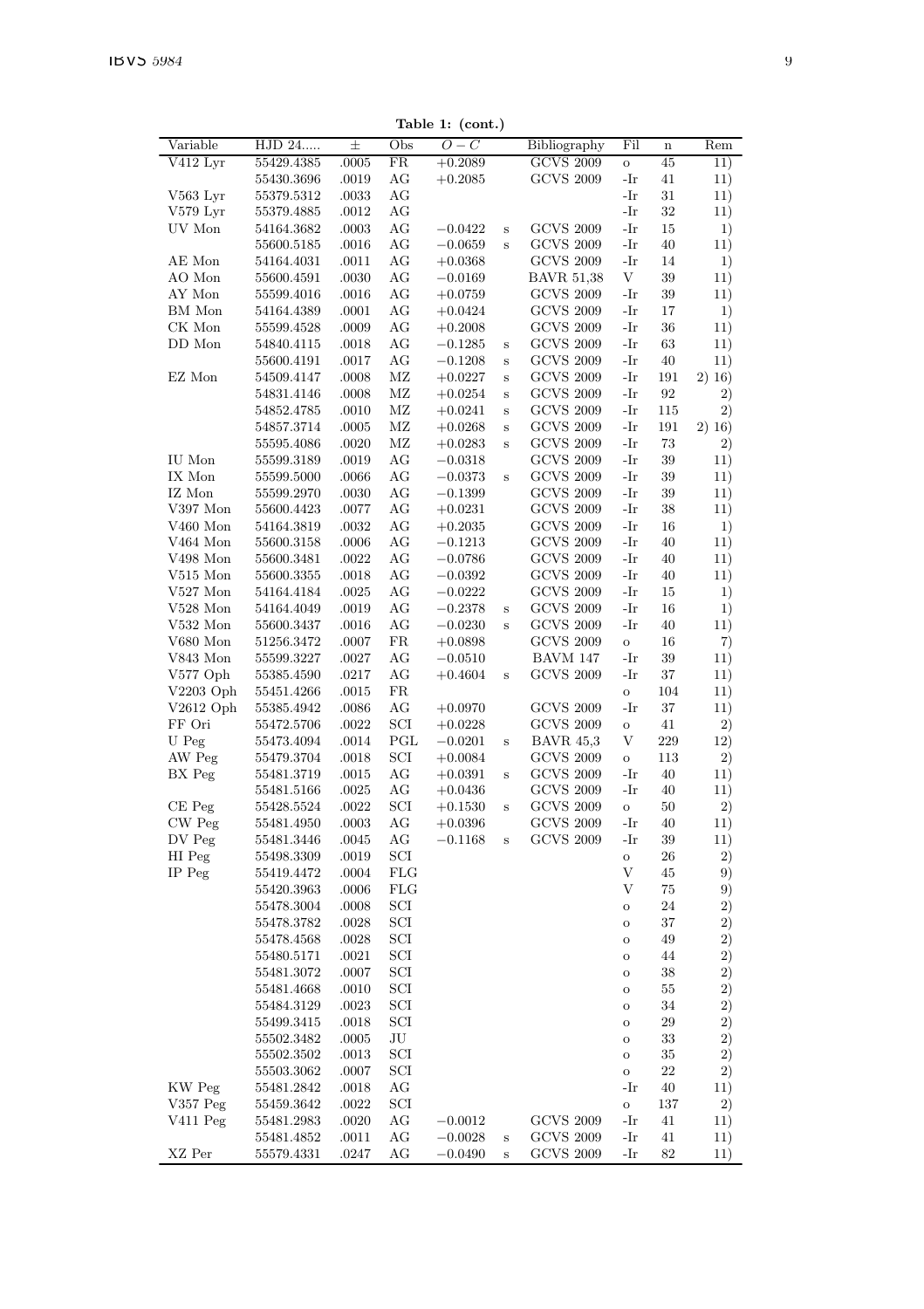Table 1: (cont.)

|                 |            |       |            | $\cdots$         |         |                    |              |             |            |
|-----------------|------------|-------|------------|------------------|---------|--------------------|--------------|-------------|------------|
| Variable        | HJD 24     | $\pm$ | Obs        | $\overline{O}-C$ |         | Bibliography       | Fil          | $\mathbf n$ | Rem        |
| AG Per          | 55514.3958 | .0011 | JU         | $+0.1428$        | S       | <b>GCVS 2009</b>   | $\circ$      | 56          | 2)         |
|                 | 55578.3122 | .0010 | JU         | $+0.1549$        |         | <b>GCVS 2009</b>   | $\circ$      | 107         | 2)         |
| AY Per          | 55498.5248 | .0028 | SCI        | $-0.0977$        |         | <b>GCVS 2009</b>   | $\circ$      | 159         | 2)         |
| <b>BO</b> Per   | 54164.3698 | .0008 | AG         | $-0.0318$        |         | <b>GCVS 2009</b>   | -Ir          | 89          | 1)         |
| BY Per          | 55499.6510 | .0003 | AG         | $+0.0209$        | S       | <b>GCVS 2009</b>   | -Ir          | 48          | 11)        |
| $V740$ Per      | 55598.4524 | .0013 | AG         | $+0.0045$        |         | <b>GCVS 2009</b>   | -Ir          | 54          | 11)        |
| beta Per        | 55499.412  | .001  | VLM        | $+0.106$         |         | <b>GCVS 2009</b>   | $\mathbf{o}$ | 81          | $(15)$ 16) |
| RV Psc          | 55461.4571 | .0014 | AG         | $-0.0512$        |         | <b>GCVS 2009</b>   | -Ir          | 63          | 11)        |
| UZ Sge          | 55393.5686 | .0008 | AG         | $+0.0734$        |         | <b>GCVS 2009</b>   | $-Ir$        | 37          | 11)        |
| DK Sge          | 55393.5154 | .0011 | AG         | $+0.1594$        | S       | <b>GCVS 2009</b>   | $-Ir$        | 30          | 11)        |
| V365 Sge        | 55389.4280 | .0011 | AG         | $-0.0492$        |         | <b>GCVS 2009</b>   | -Ir          | 31          | 11)        |
| SV Tau          | 55479.5512 | .0030 | SCI        | $-0.0148$        |         | <b>GCVS 2009</b>   | $\circ$      | 115         | 2)         |
| WY Tau          | 55590.3414 | .0012 | AG         | $+0.0580$        | S       | <b>GCVS 2009</b>   | -Ir          | 46          | 11)        |
| CT Tau          | 55590.4706 | .0022 | AG         | $-0.0546$        | S       | <b>GCVS 2009</b>   | -Ir          | 49          | 11)        |
|                 | 55598.4732 | .0024 | AG         | $-0.0540$        |         | <b>GCVS 2009</b>   | -Ir          | 54          |            |
|                 |            |       |            |                  | S       |                    | V            |             | 11)        |
| V781 Tau        | 55590.2927 | .0025 | AG         | $-0.0468$        | S       | <b>GCVS 2009</b>   |              | 49          | 11)        |
|                 | 55590.2929 | .0030 | AG         | $-0.0466$        | S       | <b>GCVS 2009</b>   | B            | 46          | 11)        |
|                 | 55590.4639 | .0040 | AG         | $-0.0481$        |         | <b>GCVS 2009</b>   | B            | 46          | 11)        |
|                 | 55590.4641 | .0029 | AG         | $-0.0479$        |         | <b>GCVS 2009</b>   | V            | 49          | 11)        |
| V1239 Tau       | 55590.3286 | .0145 | AG         | $-0.0720$        | S       | <b>GCVS 2009</b>   | V            | 49          | 11)        |
|                 | 55590.3379 | .0145 | AG         | $-0.0627$        | S       | <b>GCVS 2009</b>   | B            | 46          | 11)        |
| $V1241$ Tau     | 55491.6118 | .0001 | FR         | $+0.0162$        |         | <b>GCVS 2009</b>   | $\circ$      | 66          | 11)        |
| V Tri           | 55461.5283 | .0028 | AG         | $-0.0037$        |         | <b>GCVS 2009</b>   | -Ir          | 63          | 11)        |
| RS Tri          | 55461.4990 | .0140 | AG         | $-0.0444$        | S       | <b>GCVS 2009</b>   | -Ir          | 63          | 11)        |
| AL Tri          | 55461.5281 | .0094 | AG         |                  |         |                    | -Ir          | 63          | 11)        |
| TW UMa          | 55592.2823 | .0017 | SCI        | $-0.3255$        |         | <b>GCVS 2009</b>   | $\circ$      | 32          | 2)         |
| TX UMa          | 55563.4506 | .0035 | PGL        | $+0.1945$        |         | <b>GCVS 2009</b>   | V            | 372         | 12)        |
| VV UMa          | 55599.4532 | .0006 | SCI        | $-0.0502$        |         | <b>GCVS 2009</b>   | $\rm _O$     | 86          | 2)         |
| AA UMa          | 55600.4760 | .0046 | AG         | $+0.0383$        |         | <b>GCVS 2009</b>   | -Ir          | 160         | 11)        |
|                 | 55600.7127 | .0015 | AG         | $+0.0410$        | S       | <b>GCVS 2009</b>   | -Ir          | 160         | 11)        |
| BM UMa          | 54935.3325 | .0003 | AG         | $+0.0106$        |         | <b>GCVS 2009</b>   | -Ir          | 70          | 11)        |
|                 | 54935.6029 | .0019 | AG         | $+0.0098$        |         | <b>GCVS 2009</b>   | -Ir          | 70          | 11)        |
| IW UMa          | 55600.6947 | .0002 | AG         |                  |         |                    | -Ir          | 160         | 11)        |
| AG Vir          | 55578.5769 | .0015 | SCI        | $-0.0077$        |         | <b>GCVS 2009</b>   | $\circ$      | 101         | 2)         |
| AH Vir          | 55309.437  | .001  | MOO        | $+0.016$         | S       | <b>GCVS 2009</b>   | V            | 32          | 13)        |
| HT Vir          | 55599.5831 | .0009 | SCI        |                  |         |                    | $\circ$      | 36          | 2)         |
| XZ Vul          | 55430.4124 | .0017 | AG         | $+0.3367$        |         | <b>GCVS 2009</b>   | -Ir          | 41          | 11)        |
| AW Vul          | 55393.5127 | .0010 | AG         | $-0.0145$        |         | <b>GCVS 2009</b>   | -Ir          | 30          | 11)        |
|                 | 55473.3508 | .0030 | FR         | $-0.0151$        |         | <b>GCVS 2009</b>   |              | 62          | 11)        |
|                 |            |       |            |                  |         |                    | $\circ$      |             |            |
| BB Vul          | 55443.3657 | .0007 | <b>SIR</b> |                  |         |                    | $\circ$      | 38          | 3)         |
| <b>BG</b> Vul   | 55481.4461 | .0021 | AG         | $+0.0575$        |         | <b>GCVS 2009</b>   | -Ir          | 39          | 11)        |
| BP Vul          | 55393.5177 | .0039 | AG         | $-0.0498$        | S       | <b>GCVS 2009</b>   | -Ir          | 30          | 11)        |
| BQ Vul          | 55478.4138 | .0004 | FR.        | $+0.7036$        |         | <b>GCVS 2009</b>   | $\circ$      | 40          | 11)        |
| FF Vul          | 55393.4710 | .0025 | AG         | $-0.0740$        |         | <b>GCVS 2009</b>   | -Ir          | 30          | 11)        |
| FM Vul          | 55478.3620 | .0045 | AG         | $+0.0286$        | S       | <b>GCVS 2009</b>   | -Ir          | 34          | 11)        |
| GO Vul          | 55430.3734 | .0025 | AG         | $-0.0384$        |         | <b>GCVS 2009</b>   | -Ir          | 41          | 11)        |
| <b>IW Vul</b>   | 55430.5477 | .0040 | AG         | $-0.0538$        |         | <b>GCVS 2009</b>   | $-Ir$        | 39          | 11)        |
| GSC 01330-00287 | 55578.3157 | .0025 | AG         | $+0.0014$        | $\rm s$ | <b>BAVR 54.105</b> | -Ir          | 46          | 11)        |
|                 | 55578.4866 | .0015 | AG         | $-0.0020$        |         | <b>BAVR 54.105</b> | -Ir          | 46          | 11)        |
| GSC 01330-00293 | 55578.5662 | .0045 | AG         | $-0.0088$        |         | <b>BAVR 57.232</b> | -Ir          | 46          | 11)        |
| GSC 02135-02603 | 53672.2694 | .0006 | FR.        |                  |         |                    | $\circ$      | 34          | 8)         |
|                 | 55409.5253 | .0003 | FR.        |                  |         |                    | $\circ$      | 49          | 8)         |
|                 | 55418.3953 | .0004 | FR.        |                  |         |                    | $\circ$      | 52          | 8)         |
|                 | 55418.5743 | .0006 | FR.        |                  |         |                    | $\circ$      | 52          | 8)         |
|                 | 55429.4324 | .0005 | <b>FR</b>  |                  |         |                    | $\circ$      | 44          | 8)         |
| GSC 02161-01310 | 55473.3473 | .0006 | FR         |                  |         |                    | $\circ$      | 46          | 11)        |
| GSC 02192-01283 | 55481.3944 | .0044 | AG         | $-0.0458$        |         | IBVS 5500 No.22    | $-Ir$        | 41          | 11)        |
| GSC 02361-02410 | 55598.3934 | .0006 | AG         |                  |         |                    | -Ir          | 59          | 11)        |
| GSC 02673-02495 | 55397.4183 | .0180 | AG         | $+0.0530$        | $\bf s$ | PZP 10.4           | -Ir          | 38          | 11)        |
| GSC 03187-01564 | 55391.5230 | .0031 | AG         |                  |         |                    | -Ir          | 26          | 11)        |
|                 | 55462.4567 | .0040 | AG         |                  |         |                    | -Ir          | 34          | 11)        |
|                 |            |       |            |                  |         |                    |              |             |            |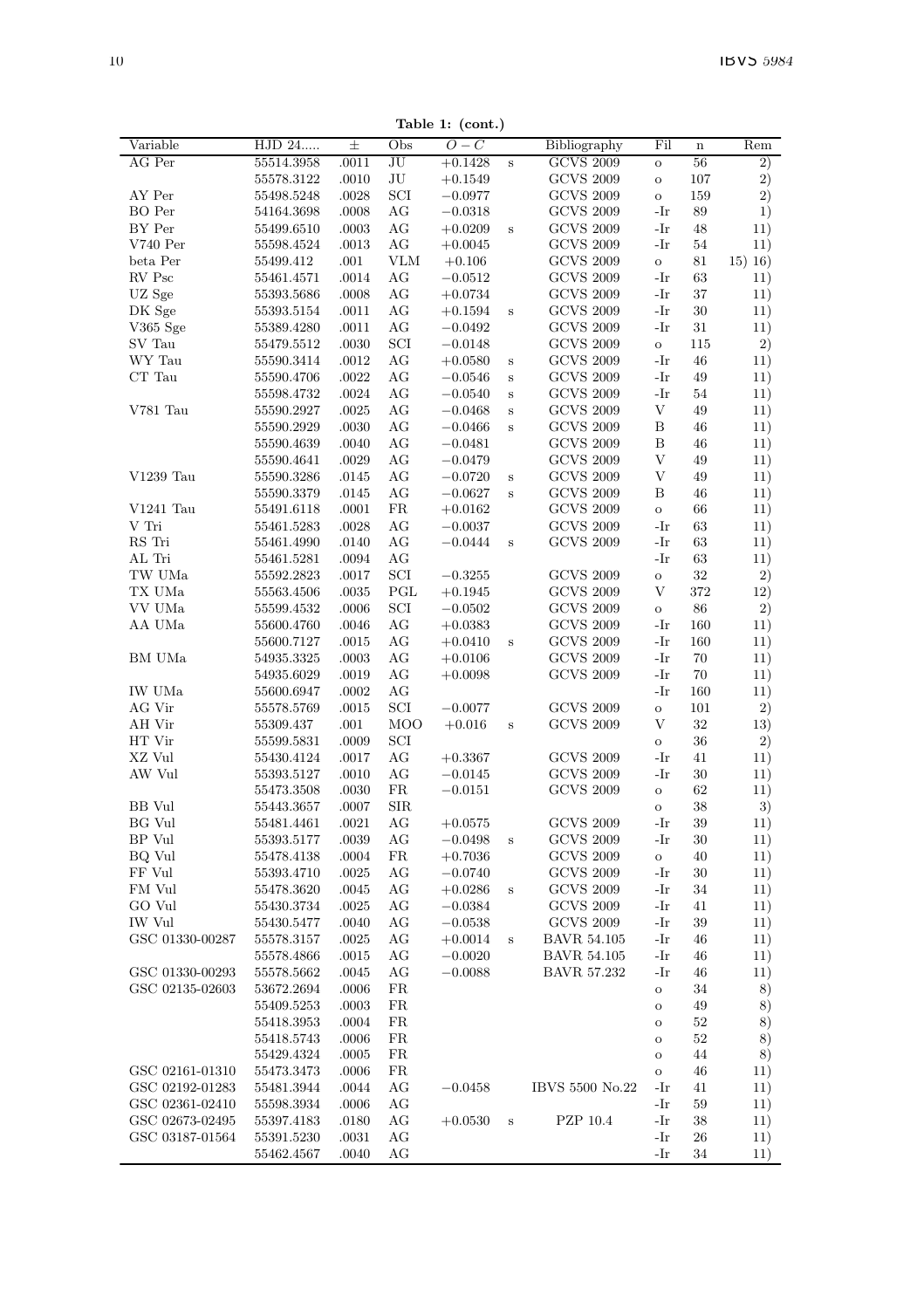| Variable           | $\overline{\mathrm{HJD}}$ 24 | 士         | Obs       | $O-C$     |   | Bibliography     | Fil        | $\mathbf n$ | Rem |
|--------------------|------------------------------|-----------|-----------|-----------|---|------------------|------------|-------------|-----|
| GSC 03187-01564    | 55462.6090                   | .0025     | AG        |           |   |                  | -Ir        | 33          | 11) |
| GSC 03210-01456    | 55391.5530                   | .0003     | AG        | $-0.1493$ |   | PZP 10.13        | $_{\rm V}$ | 25          | 11) |
| GSC 03575-03593    | 55429.4383                   | .0019     | AG        | $+0.0045$ |   | IBVS 5700 No.74  | $-Ir$      | 30          | 11) |
|                    | 55462.4575                   | .0031     | AG        |           |   | IBVS 5700 No.74  | -Ir        | 34          |     |
|                    |                              |           |           | $+0.0026$ |   |                  |            |             | 11) |
| GSC 03575-06239    | 55429.3666                   | .0036     | AG        | $+0.0409$ | S | PZP 10.4         | -Ir        | 31          | 11) |
| GSC 03576-00170    | 52862.5033                   | .0008     | AG        | $+0.0595$ | S | <b>IBVS 5724</b> | -Ir        | 51          | 2)  |
| GSC 03618-00162    | 55451.3968                   | .0083     | AG        | $+0.0271$ |   | PZP 10.4         | -Ir        | 59          | 11) |
|                    | 55451.5182                   | $.0092\,$ | AG        | $+0.0282$ | S | PZP 10.4         | $-Ir$      | 59          | 11) |
| GSC 03618-00448    | 55451.3944                   | .0114     | AG        | $+0.0085$ | S | PZP 10.4         | -Ir        | 59          | 11) |
|                    | 55463.5554                   | .0151     | AG        | $+0.0056$ | Ś | PZP 10.4         | -Ir        | 36          | 11) |
| GSC 03619-00047    | 55430.3854                   | .0065     | AG        | $-0.0038$ |   | PZP 10.4         | -Ir        | 47          | 11) |
|                    | 55451.4887                   | .0070     | AG        | $+0.0065$ | S | PZP 10.4         | -Ir        | 59          | 11) |
|                    | 55463.3599                   | .0077     | AG        | $-0.0024$ |   | PZP 10.4         | $-Ir$      | 32          | 11) |
| GSC 03675-01186    | 55499.2637                   | .0004     | AG        | $+0.0168$ | S | IBVS 5700 No.67  | -Ir        | 48          | 11) |
|                    | 55499.4124                   | .0010     | AG        | $+0.0169$ |   | IBVS 5700 No.67  | -Ir        | 48          | 11) |
|                    | 55499.5616                   | .0025     | AG        | $+0.0176$ | Š | IBVS 5700 No.67  | -Ir        | 48          | 11) |
| GSC 03679-01920    | 55499.2991                   | .0003     | AG        | $+0.0045$ |   | IBVS 5700 No.76  | -Ir        | 48          | 11) |
| GSC 03688-01184    | 55499.4488                   | .0026     | AG        | $+0.0013$ |   | PZP 10.4         | -Ir        | 48          | 11) |
|                    | 55499.6316                   | .0030     | AG        | $+0.0044$ | S | PZP 10.4         | -Ir        | 48          | 11) |
| GSC 04009-00670    | 55409.5001                   | .0073     | AG        | $-0.0029$ |   | PZP 10.4         | -Ir        | 28          | 11) |
|                    | 55514.4790                   | .0062     | AG        | $-0.0080$ | S | PZP 10.4         | -Ir        | 39          | 11) |
| GSC 04030-02020    | 55374.4429                   | .0031     | AG        |           |   |                  | -Ir        | 38          | 11) |
|                    | 55409.4380                   | .0012     | AG        |           |   |                  | $-Ir$      | 15          | 11) |
|                    | 55479.2941                   | .0013     | AG        |           |   |                  | $-Ir$      | 58          | 11) |
|                    |                              |           |           |           |   |                  | -Ir        | 58          |     |
|                    | 55479.4324                   | .0018     | AG        |           |   |                  |            |             | 11) |
|                    | 55479.5689                   | .0005     | AG        |           |   |                  | -Ir        | 58          | 11) |
|                    | 55491.3259                   | .0037     | AG        |           |   |                  | -Ir        | 61          | 11) |
|                    | 55491.4624                   | .0016     | AG        |           |   |                  | $-Ir$      | 61          | 11) |
|                    | 55491.5976                   | .0018     | AG        |           |   |                  | -Ir        | 61          | 11) |
|                    | 55514.4290                   | .0007     | AG        |           |   |                  | -Ir        | 40          | 11) |
|                    | 55514.5662                   | .0009     | AG        |           |   |                  | -Ir        | 40          | 11) |
| GSC 04285-00122    | 55480.4356                   | .0054     | AG        | $-0.0008$ |   | PZP 10.4         | -Ir        | 55          | 11) |
|                    | 55480.6234                   | .0146     | AG        | $-0.0003$ | S | PZP 10.4         | -Ir        | 55          | 11) |
| GSC 04339-01166    | 55590.3714                   | .0090     | AG        | $-0.1425$ |   | PZP 10.13        | -Ir        | 98          | 11) |
|                    | 55599.3729                   | .0171     | $\rm{AG}$ | $-0.1906$ |   | PZP 10.13        | -Ir        | 76          | 11) |
| GSC 04497-00283    | 55391.5513                   | .0015     | AG        |           |   |                  | -Ir        | 34          | 11) |
| GSC 04502-01040    | 55391.3894                   | .0013     | AG        | $-0.0590$ |   | IBVS 5700 No.60  | -Ir        | 34          | 11) |
|                    | 55391.5271                   | .0031     | AG        | $-0.0565$ | s | IBVS 5700 No.60  | -Ir        | 34          | 11) |
| NSVS 10123419      | 55275.3594                   | .0018     | AG        |           |   |                  | -Ir        | 25          | 11) |
| TYC 4034-0836      | 55479.5438                   | .0143     | AG        |           |   |                  | $-Ir$      | 58          | 11) |
| TYC 4502-0138      | 55391.3933                   | .0010     | AG        | $-0.0634$ |   | IBVS 5700 No.8   | -Ir        | 34          | 11) |
| U-A2 1125-18642389 | 55481.3970                   | .0040     | AG        | $+0.0260$ |   | IBVS 5700 No.64  | -Ir        | 40          | 11) |
| U-A2 1200-11760524 | 55387.5419                   | .0017     | AG        |           |   |                  | -Ir        | 31          | 11) |
| U-A2 1200-12680286 | 55429.4975                   | .0023     | AG        | $-0.0160$ | S | IBVS 5700 No.73  | -Ir        | 34          | 11) |
| U-A2 1275-15124020 | 55462.5273                   | .0026     | $\rm{AG}$ | $-0.0035$ |   | IBVS 5700 No.72  | $-Ir$      | 34          | 11) |
| U-A2 1275-15134722 | 55462.3902                   | .0023     | AG        | $+0.0082$ |   | IBVS 5700 No.71  | -Ir        | 34          | 11) |
|                    |                              |           |           |           |   | IBVS 5700 No.65  | -Ir        |             |     |
| U-A2 1425-02081650 | 55499.4139                   | .0006     | AG        | $-0.0388$ |   |                  |            | 48          | 11) |
|                    | 55499.5748                   | .0014     | AG        | $-0.0395$ | S | IBVS 5700 No.65  | -Ir        | 48          | 11) |
| U-A2 1500-01208912 | 55514.4820                   | .0022     | AG        | $+0.0167$ | S | IBVS 5900 No.6   | -Ir        | 40          | 11) |
|                    | 55514.6310                   | .0022     | AG        | $+0.0146$ |   | IBVS 5900 No.6   | -Ir        | 40          | 11) |
| U-B1 0903-0102370  | 55600.3809                   | .0025     | AG        |           |   |                  | -Ir        | 40          | 11) |
|                    | 55600.5234                   | .0006     | AG        |           |   |                  | -Ir        | 40          | 11) |
| U-B1 1031-0151441  | 55578.3557                   | .0009     | AG        |           |   |                  | -Ir        | 45          | 11) |
|                    | 55578.5185                   | .0017     | AG        |           |   |                  | -Ir        | 45          | 11) |
| U-B1 1041-0581206  | 55396.5280                   | .0028     | AG        | $-0.0036$ |   | PZP 10.4         | $-Ir$      | 25          | 11) |
| U-B1 1135-0102876  | 55598.4255                   | .0021     | AG        |           |   |                  | -Ir        | 53          | 11) |
|                    | 55598.5863                   | .0018     | AG        |           |   |                  | -Ir        | 53          | 11) |
| U-B1 1362-0458803  | 55479.4769                   | .0451     | AG        | $+0.6220$ |   | PZP 10.13        | -Ir        | 42          | 11) |
| U-B1 1398-0469064  | 55380.5528                   | .0003     | AG        | $-0.0372$ |   | PZP 10.4         | -Ir        | 35          | 11) |
| U-B1 1400-0455467  | 55479.4978                   | .0209     | AG        | $+0.1738$ |   | PZP 10.13        | -Ir        | 42          | 11) |
|                    | 55482.4190                   | .0119     | AG        | $+0.0241$ |   | PZP 10.13        | -Ir        | 36          | 11) |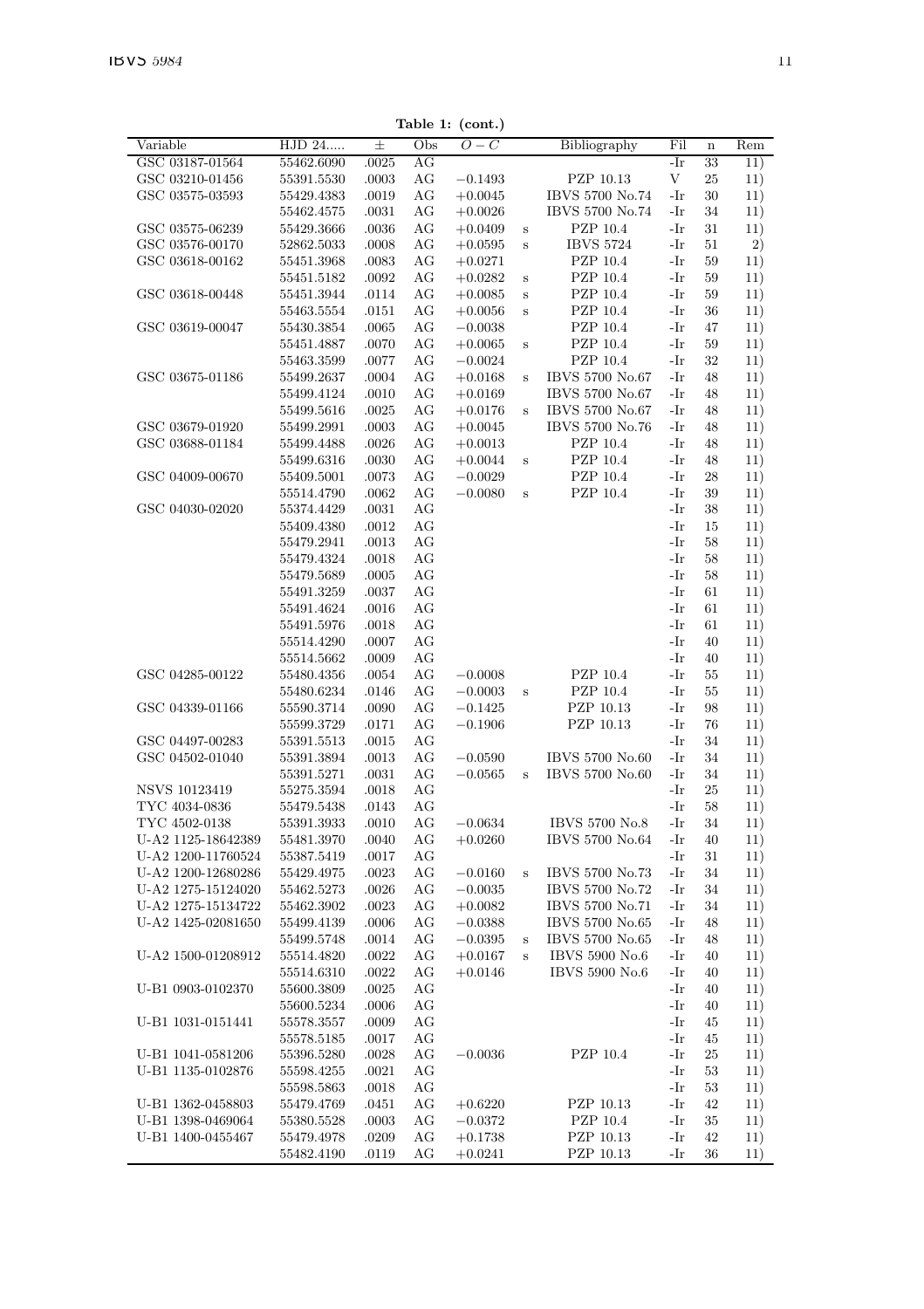Table 1: (cont.)

|                   |            |       |     | rapie 1. $($ COII $\cdot$ ) |              |                 |     |             |     |
|-------------------|------------|-------|-----|-----------------------------|--------------|-----------------|-----|-------------|-----|
| Variable          | HJD 24     | $\pm$ | Obs | $O-C$                       |              | Bibliography    | Fil | $\mathbf n$ | Rem |
| U-B1 1416-0454010 | 55430.3865 | .0040 | AG  |                             |              |                 | -Ir | 47          | 11) |
|                   | 55451.3855 | .0032 | AG  |                             |              |                 | -Ir | 59          | 11) |
|                   | 55451.5485 | .0042 | AG  |                             |              |                 | -Ir | 59          | 11) |
| U-B1 1440-0411990 | 55451.3934 | .0033 | AG  | $-0.0636$                   | s            | IBVS 5700 No.54 | -Ir | 59          | 11) |
|                   | 55451.5986 | .0048 | AG  | $-0.0623$                   |              | IBVS 5700 No.54 | -Ir | 59          | 11) |
|                   | 55480.3501 | .0035 | AG  | $-0.0632$                   | $\mathbf{s}$ | IBVS 5700 No.54 | -Ir | 48          | 11) |
|                   | 55480.5513 | .0049 | AG  | $-0.0660$                   |              | IBVS 5700 No.54 | -Ir | 48          | 11) |
| U-B1 1441-0441871 | 55380.4906 | .0023 | AG  | $+0.0062$                   |              | PZP 10.13       | -Ir | 35          | 11) |
| U-B1 1447-0060874 | 55499.5607 | .0091 | AG  | $-0.0038$                   | s            | PZP 10.4        | -Ir | 48          | 11) |
| U-B1 1492-0009970 | 55409.5064 | .0031 | AG  | $+0.1258$                   |              | PZP 10.13       | -Ir | 28          | 11) |
|                   | 55462.5528 | .0120 | AG  | $-0.1411$                   |              | PZP 10.13       | -Ir | 45          | 11) |
| U-B1 1500-0005759 | 55462.4932 | .0324 | AG  | $+0.1037$                   |              | AJ 133.1470     | -Ir | 46          | 11) |
|                   | 55473.4307 | .0043 | AG  | $+0.1189$                   |              | AJ 133.1470     | -Ir | 56          | 11) |
|                   | 55514.5786 | .0095 | AG  | $+0.1474$                   |              | AJ 133.1470     | -Ir | 39          | 11) |
| U-B1 1505-0372164 | 55409.4328 | .0008 | AG  | $-0.0667$                   |              | PZP 10.13       | -Ir | 28          | 11) |
|                   | 55462.3989 | .0036 | AG  | $+0.1104$                   |              | PZP 10.13       | -Ir | 46          | 11) |
|                   | 55462.5526 | .0035 | AG  | $-0.0501$                   |              | PZP 10.13       | -Ir | 46          | 11) |
| U-B1 1508-0029126 | 55491.3684 | .0016 | AG  | $+0.0017$                   | s            | IBVS 5900 No.5  | -Ir | 61          | 11) |
|                   | 55491.5299 | .0030 | AG  | $+0.0042$                   |              | IBVS 5900 No.5  | -Ir | 61          | 11) |
|                   | 55514.4241 | .0027 | AG  | $+0.0021$                   |              | IBVS 5900 No.5  | -Ir | 40          | 11) |
|                   | 55514.5826 | .0024 | AG  | $+0.0016$                   | s            | IBVS 5900 No.5  | -Ir | 40          | 11) |
| U-B1 1514-0040346 | 55479.3280 | .0062 | AG  | $-0.1676$                   |              | PZP 10.13       | -Ir | 56          | 11) |
|                   | 55479.5545 | .0046 | AG  | $+0.0589$                   |              | PZP 10.13       | -Ir | 56          | 11) |
|                   | 55514.5973 | .0122 | AG  | $+0.0849$                   |              | PZP 10.13       | -Ir | 40          | 11) |

Table 2: Times of maxima of pulsating stars

| Variable   | HJD 24     | $\pm$ | Obs                    | $O - C$   | Bibliography       | Fil          | $\mathbf n$ | Rem      |
|------------|------------|-------|------------------------|-----------|--------------------|--------------|-------------|----------|
| XY And     | 55591.2691 | .0009 | $\overline{\text{MZ}}$ | $+0.0261$ | <b>GCVS 2009</b>   | $-Ir$        | 64          | 2)       |
| CC And     | 55462.4633 | .0035 | PGL                    | $+0.0261$ | <b>GCVS 2009</b>   | V            | 345         | 12)      |
| FI And     | 55578.3486 | .0010 | $\rm MZ$               | $+0.0795$ | <b>GCVS 2009</b>   | -Ir          | 143         | 2)       |
| GP And     | 55462.4420 | .0035 | PGL                    | $+0.0042$ | <b>GCVS 2009</b>   | V            | 238         | 13)      |
| SW Aqr     | 55083.4434 | .0009 | FLG                    | $+0.0161$ | <b>GCVS 2009</b>   | V            | 186         | 9)       |
| CY Aqr     | 55446.3830 | .0003 | FLG                    | $-0.0027$ | <b>GCVS 2009</b>   | V            | 143         | 9)       |
| eta Aql    | 55447.41   | .00   | <b>VLM</b>             | $+0.18$   | <b>GCVS 2009</b>   | $\mathbf{o}$ | 70          | 15) 16)  |
| CQ Boo     | 55351.5333 | .0010 | TMG                    | $-0.0370$ | <b>BAVR 48,189</b> | $\mathbf{o}$ | 286         | $6)$ 19) |
| UY Cam     | 55591.451  | .001  | AG                     | $+0.067$  | <b>BAVR 49.41</b>  | -Ir          | 63          | 11)      |
| EW Cam     | 55591.492  | .001  | AG                     |           |                    | -Ir          | 63          | 11)      |
| RW Cnc     | 53381.4839 | .0015 | JU                     | $+0.1872$ | <b>GCVS 2009</b>   | $\mathbf{o}$ | 30          | 2)       |
| W CVn      | 55340.453  | .005  | <b>MOO</b>             | $-0.020$  | SAC Vol.70         | V            | 37          | 13)      |
| BR Cas     | 55546.2382 | .0030 | MZ                     | $+0.2960$ | <b>GCVS 2009</b>   | -Ir          | 138         | 2)       |
| PS Cas     | 55499.422  | .001  | AG                     | $-0.184$  | <b>GCVS 2009</b>   | -Ir          | 48          | 11)      |
| QY Cas     | 55548.2725 | .0030 | $\rm MZ$               | $-0.1815$ | <b>GCVS 2009</b>   | $-Ir$        | 73          | 2)       |
| V363 Cas   | 55473.643  | .001  | AG                     | $+0.054$  | <b>BAVR 49.41</b>  | V            | 56          | 11)      |
| RZ Cep     | 55445.3782 | .0010 | $\rm MZ$               | $-0.1271$ | <b>GCVS 2009</b>   | -Ir          | 114         | 2) 18)   |
|            | 55445.4102 | .0010 | $\rm MZ$               | $-0.0951$ | <b>GCVS 2009</b>   | -Ir          | 114         | 2) 19)   |
|            | 55491.3701 | .0020 | ALH                    | $-0.1292$ | <b>GCVS 2009</b>   | V            | 621         | 4) 18)   |
|            | 55491.3987 | .0020 | ALH                    | $-0.1006$ | <b>GCVS 2009</b>   | V            | 621         | 4) 19)   |
| EL Cep     | 55482.642  | .001  | AG                     | $+0.118$  | <b>GCVS 2009</b>   | -Ir          | 103         | 11)      |
| EZ Cep     | 55499.433  | .001  | AG                     | $+0.088$  | <b>GCVS 2009</b>   | -Ir          | 92          | 11)      |
| delta Cep  | 55200.875  | .001  | <b>VLM</b>             | $-0.209$  | <b>GCVS 2009</b>   | $\circ$      | 24          | 15) 16)  |
| XX Cyg     | 55396.4642 | .0050 | ALH                    | $+0.0026$ | <b>GCVS 2009</b>   | V            | 128         | 4)       |
|            | 55430.4517 | .0006 | ALH                    | $+0.0041$ | <b>GCVS 2009</b>   | V            | 287         | 4)       |
|            | 55430.5857 | .0010 | ALH                    | $+0.0032$ | <b>GCVS 2009</b>   | V            | 287         | 4)       |
|            | 55463.3596 | .0035 | PGL                    | $+0.0049$ | <b>GCVS 2009</b>   | V            | 121         | 12)      |
|            | 55478.328  | .001  | <b>MOO</b>             | $+0.004$  | <b>GCVS 2009</b>   | V            | 109         | 13)      |
|            | 55483.3200 | .0035 | PGL                    | $+0.0052$ | <b>GCVS 2009</b>   | V            | 226         | 12)      |
| DM Cyg     | 55508.2816 | .0035 | PGL                    | $-0.0067$ | A&A 476.307 2007   | V            | 124         | 12)      |
| $V798$ Cyg | 55478.337  | .001  | AG                     | $-0.061$  | <b>GCVS 2009</b>   | -Ir          | 34          | 11)      |
| V838 Cvg   | 55481.3421 | .0010 | MZ                     | $+0.0204$ | <b>GCVS 2009</b>   | $-Ir$        | 96          | 2)       |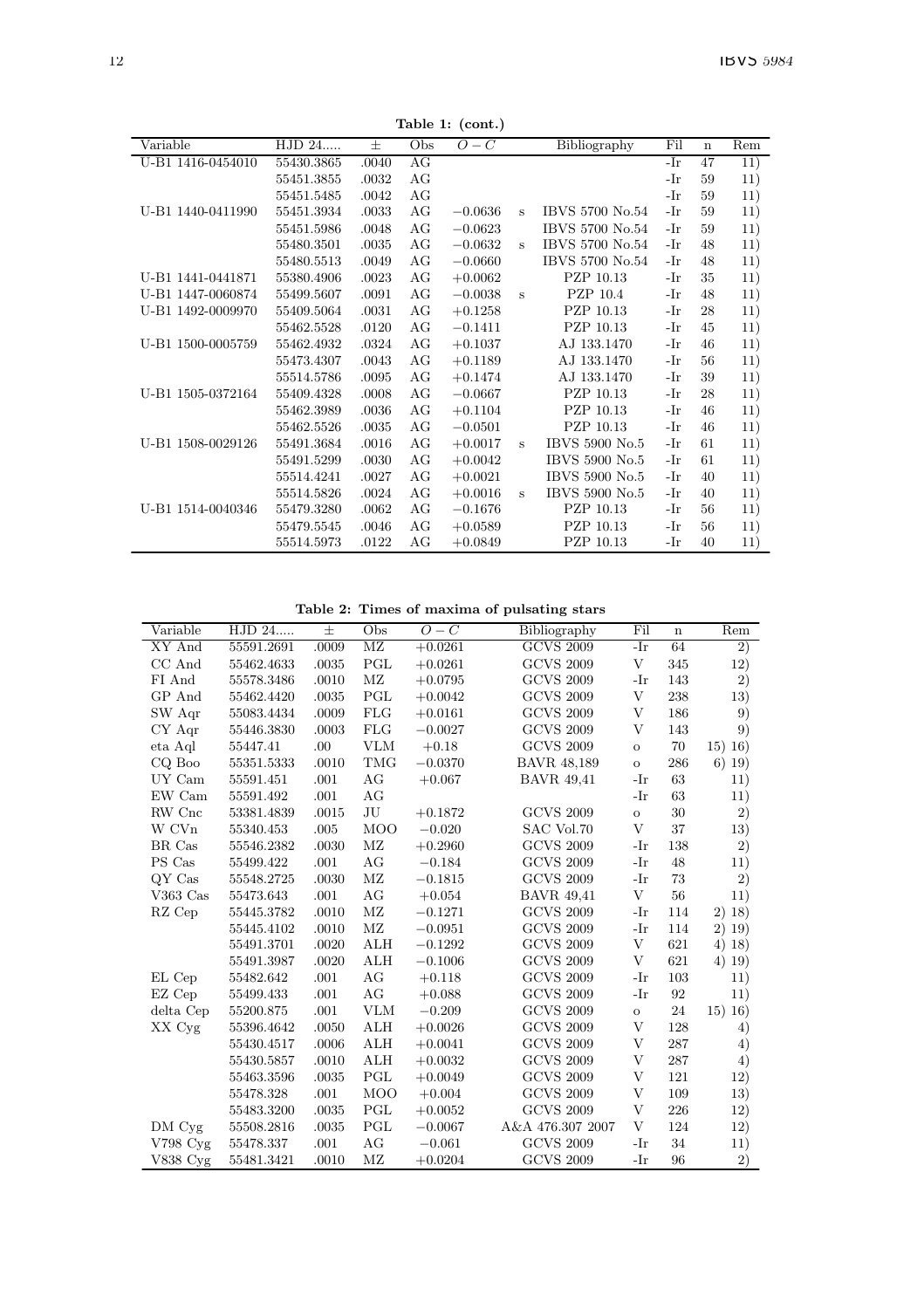Table 2: (cont.)

| Variable   | $\overline{\mathrm{HJD}}$ 24 | $\pm$ | Obs          | rapie 2. (com.)<br>$O-C$ | Bibliography       | Fil         | $\mathbf n$ | Rem    |
|------------|------------------------------|-------|--------------|--------------------------|--------------------|-------------|-------------|--------|
| V939 Cyg   | 55381.528                    | .001  | AG           | $+0.070$                 | BAVM 92            | -Ir         | 87          | 11)    |
| V944 Cyg   | 55481.368                    | .005  | $_{\rm FR}$  | $+0.104$                 | <b>GCVS 2009</b>   | $\rm _O$    | $22\,$      | 11)    |
| V1962 Cyg  | 55479.3512                   | .0010 | MZ           |                          |                    | -Ir         | 108         | 2)     |
|            | 55480.3684                   | .0010 | MZ           |                          |                    | -Ir         | 94          | 2)     |
| BK Del     | 55430.5727                   | .0020 | $_{\rm SB}$  | $+0.1509$                | <b>GCVS 2009</b>   | $\mathbf V$ | 243         | 10)    |
|            | 55480.3103                   | .0020 | $_{\rm SB}$  | $+0.1527$                | <b>GCVS 2009</b>   | V           | 152         | 10)    |
| CD Del     | 55396.520                    | .001  | AG           | $-0.010$                 | <b>GCVS 2009</b>   | -Ir         | 25          | 11)    |
| AR Her     | 55442.5022                   | .0035 | PGL          | $+0.0737$                | <b>BAVR 52.3</b>   | V           | 225         | 12)    |
|            | 55444.3771                   | .0035 | PGL          | $+0.0687$                | <b>BAVR 52,3</b>   | V           | 337         | 12)    |
|            | 55451.4097                   | .0035 | PGL          | $+0.0515$                | <b>BAVR 52.3</b>   | V           | 133         | 12)    |
| CK Her     | 55379.399                    | .002  | AG           | $-0.041$                 | GCVS 2009          | -Ir         | 35          | 11)    |
|            | 55396.531                    | .001  | AG           | $-0.042$                 | <b>GCVS 2009</b>   | $-Ir$       | 32          | 11)    |
| CM Her     | 55396.502                    | .001  | AG           | $+0.105$                 | <b>GCVS 2009</b>   | $-Ir$       | 32          | 11)    |
| V347 Her   | 55389.396                    | .001  | AG           | $-0.134$                 | <b>GCVS 2009</b>   | $-Ir$       | 50          | 11)    |
| $V862$ Her | 55352.4620                   | .0020 | MZ           |                          |                    | $-Ir$       | 108         | 2)     |
|            | 55374.4560                   | .0050 | MZ           |                          |                    | -Ir         | 114         | 2)     |
|            | 55429.4525                   | .0080 | МZ           |                          |                    | -Ir         | 117         | 2)     |
| CH Lac     | 55380.508                    | .001  | AG           | $+0.012$                 | <b>GCVS 2009</b>   | -Ir         | 35          | 11)    |
| SZ Lyn     | 55591.381                    | .001  | AG           | $+0.026$                 | <b>GCVS 2009</b>   | V           | 68          | 11)    |
|            | 55591.500                    | .001  | AG           | $+0.025$                 | <b>GCVS 2009</b>   | V           | 68          | 11)    |
|            | 55591.621                    | .001  | AG           | $+0.025$                 | <b>GCVS 2009</b>   | V           | 68          | 11)    |
| TW Lyn     | 55591.637                    | .001  | AG           | $+0.062$                 | <b>GCVS 2009</b>   | -Ir         | 68          | 11)    |
| WZ Lyn     | 55591.444                    | .001  | АG           |                          |                    | -Ir         | 68          | 11)    |
| AN Lyn     | 55600.367                    | .002  | AG           |                          |                    | -Ir         | 160         | 11)    |
|            | 55600.466                    | .002  | AG           |                          |                    | $-Ir$       | 160         | 11)    |
|            | 55600.564                    | .001  | AG           |                          |                    | $-Ir$       | 160         | 11)    |
|            | 55600.661                    | .003  | AG           |                          |                    | -Ir         | 160         | 11)    |
| RZ Lyr     | 55480.3068                   | .0035 | PGL          | $-0.0110$                | <b>BAVR 48,189</b> | V           | 253         | 12)    |
| CN Lyr     | 55397.4471                   | .0049 | PGL          | $-0.0001$                | A&A 476.307 2007   | V           | 140         | 12)    |
|            | 55479.3134                   | .0035 | PGL          | $+0.0010$                | A&A 476.307 2007   | V           | 369         | 12)    |
|            | 55486.307:                   | .004  | PGL          | $+0.001$                 | A&A 476.307 2007   | V           | 89          | 12)    |
| IO Lyr     | 55397.4339                   | .0056 | PGL          | $-0.0344$                | <b>GCVS 2009</b>   | V           | 261         | 13)    |
|            | 55445.3339                   | .0035 | PGL          | $-0.0356$                | <b>GCVS 2009</b>   | V           | 195         | 12)    |
| NR Lyr     | 55379.415                    | .001  | AG           | $-0.024$                 | <b>GCVS 2009</b>   | $-Ir$       | 32          | 11)    |
| GM Mon     | 55591.3287                   | .0020 | $_{\rm SB}$  |                          |                    | $\rm _O$    | 78          | 10)    |
|            | 55592.3284                   | .0020 | МZ           |                          |                    | -Ir         | 135         | 2) 18) |
|            | 55599.315                    | .003  | SВ           |                          |                    | $\circ$     | 68          | 10)    |
| ST Oph     | 55428.4243                   | .0017 | <b>FLG</b>   | $+0.0029$                | <b>BAVR 48,189</b> | V           | 128         | 9)     |
| AX Oph     | 55385.450                    | .001  | AG           | $-0.018$                 | <b>GCVS 2009</b>   | $-Ir$       | 37          | 11)    |
| V337 Ori   | 55598.430                    | .001  | AG           | $+0.015$                 | <b>GCVS 2009</b>   | -Ir         | 54          | 11)    |
| VV Peg     | 55481.3208                   | .0035 | PGL          | $-0.0197$                | <b>GCVS 2009</b>   | V           | 241         | 12)    |
| BH Peg     | 55460.4933                   | .0019 | SCI          | $-0.0071$                | <b>BAVR 47,67</b>  | $\circ$     | 199         | 2)     |
|            | 55473.313                    | .002  | SCI          | $-0.007$                 | <b>BAVR 47,67</b>  | $\rm _O$    | 127         | 2)     |
|            | 55482.2849                   | .0025 | SCI          | $-0.0090$                | <b>BAVR 47,67</b>  | $\rm _O$    | 126         | 2)     |
| BP Peg     | 55481.317                    | .001  | AG           | $-0.026$                 | <b>BAVR 48,189</b> | -Ir         | 39          | 11)    |
|            | 55481.431                    | .001  | AG           | $-0.022$                 | BAVR 48.189        | -Ir         | 39          | 11)    |
|            | 55481.536                    | .001  | AG           | $-0.026$                 | <b>BAVR 48.189</b> | -Ir         | 39          | 11)    |
| $CD$ Peg   | 55479.3883                   | .0020 | $_{\rm SB}$  | $-0.2219$                | <b>GCVS 2009</b>   | V           | 159         | 10)    |
| DY Peg     | 55439.4733                   | .0035 | PGL          | $-0.0102$                | <b>GCVS 2009</b>   | V           | 157         | 12)    |
|            | 55444.5053                   | .0014 | $_{\rm PGL}$ | $-0.0102$                | <b>GCVS 2009</b>   | V           | 320         | 12)    |
|            | 55446.4011                   | .0028 | PGL          | $-0.0104$                | <b>GCVS 2009</b>   | V           | 145         | 12)    |
|            | 55451.5064                   | .0028 | PGL          | $-0.0100$                | <b>GCVS 2009</b>   | V           | 96          | 12)    |
|            | 55453.3285                   | .0035 | PGL          | $-0.0110$                | <b>GCVS 2009</b>   | V           | 114         | 12)    |
| AR Per     | 55579.388                    | .001  | AG           | $+0.061$                 | <b>GCVS 2009</b>   | -Ir         | 82          | 11)    |
| ET Per     | 55462.4385                   | .0002 | MZ           | $-0.0304$                | <b>BAVR</b> 49,41  | -Ir         | 119         | 2)     |
| KV Per     | 55483.4090                   | .0010 | MZ           | $+0.0257$                | <b>GCVS 2009</b>   | -Ir         | 86          | 2)     |
|            | 55491.3780                   | .0010 | MZ           | $+0.0228$                | <b>GCVS 2009</b>   | $-Ir$       | 108         | 2)     |
|            | 55494.3731                   | .0015 | МZ           | $+0.0285$                | <b>GCVS 2009</b>   | -Ir         | 148         | 2)     |
| SS Psc     | 55481.2839                   | .0030 | ALH          | $+0.0030$                | <b>BAVR 47.67</b>  | V           | 190         | 8)     |
| SY Psc     | 55495.4070                   | .0010 | ΜZ           | $+0.1268$                | <b>GCVS 2009</b>   | -Ir         | 122         | 2)     |
| AI Tau     | 55572.3690                   | .0025 | МZ           | $-0.0937$                | <b>GCVS 2009</b>   | -Ir         | 41          | 2)     |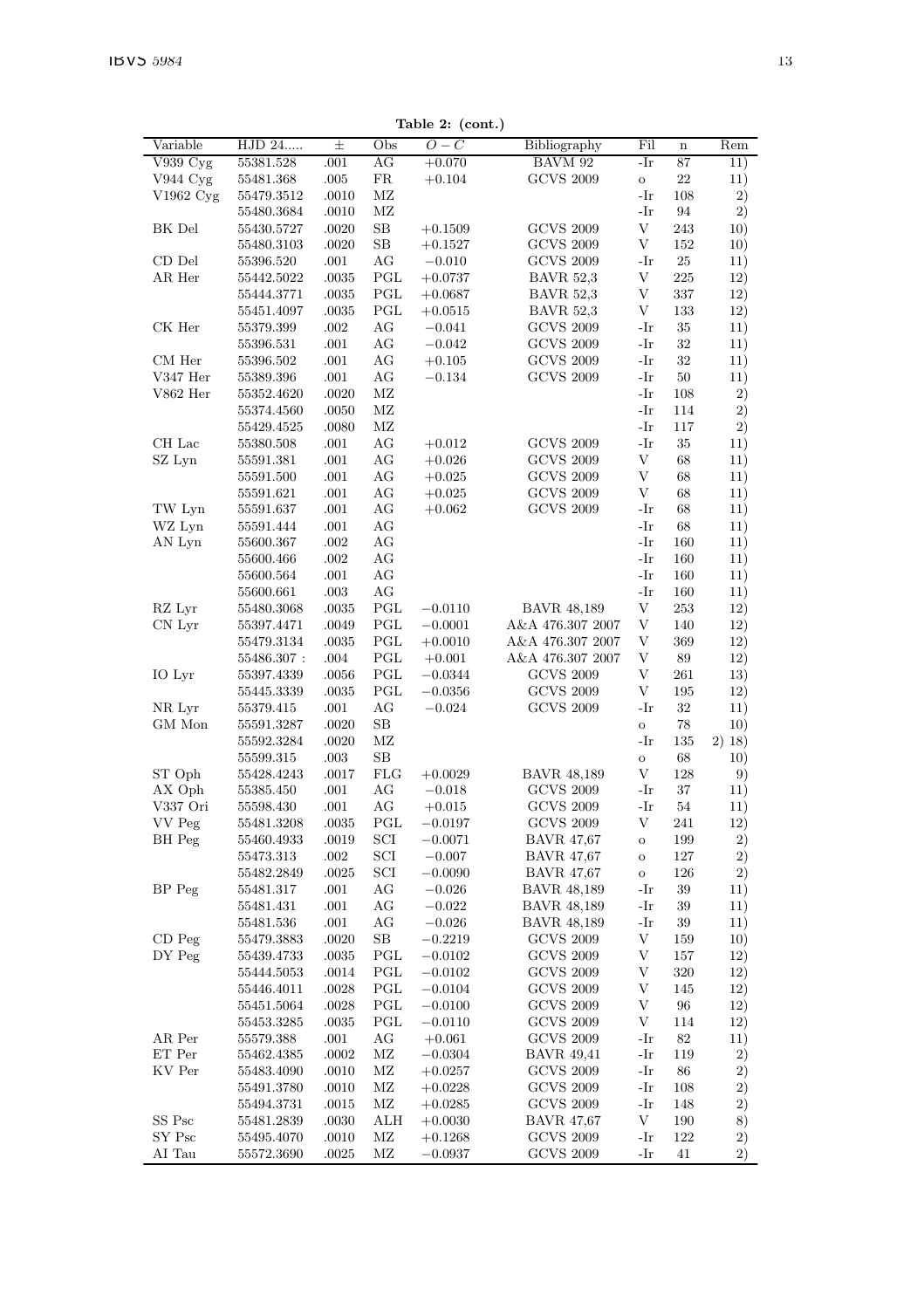|                    |            |        |     | $\epsilon$ |                  |          |    |         |
|--------------------|------------|--------|-----|------------|------------------|----------|----|---------|
| Variable           | HJD 24     | $^{+}$ | Obs | $O - C$    | Bibliography     | Fil      | n  | Rem     |
| UV Tri             | 55461.516  | .001   | AG  |            |                  | -Ir      | 63 | 11)     |
|                    | 55461.620  | .001   | AG  |            |                  | -Ir      | 63 | 11)     |
| UZ UMa             | 55591.637  | .001   | AG  | $+0.001$   | <b>GCVS 2009</b> | -Ir      | 63 | 11)     |
| GSC 03197-00817    | 54312.502  | .003   | AG  |            |                  | -Ir      | 26 | $_{1)}$ |
| GSC 03755-00845    | 55600.2739 | .0003  | SCI |            |                  | $\Omega$ | 57 | $^{2)}$ |
| U-A2 1200-07442272 | 53151.419  | .001   | AG  | $+0.004$   | IBVS 5700 No.69  | $\Omega$ | 39 | $_{1}$  |
| U-A2 1425-00752967 | 55473.332  | .001   | AG  | $-0.024$   | IBVS 5700 No.59  | -Ir      | 56 | 11)     |
|                    | 55514.454  | .001   | AG  | $-0.023$   | IBVS 5700 No.59  | -Ir      | 38 | 11)     |
| U-B1 1118-0137672  | 54830.450  | .002   | AG  |            |                  | -Ir      | 61 | 11)     |
| U-B1 1383-0445772  | 55391.431  | .001   | AG  | $+0.009$   | PZP 10.13        | -Ir      | 26 | 11)     |
|                    | 55462.368  | .001   | AG  | $+0.034$   | PZP 10.13        | -Ir      | 34 | 11)     |
|                    | 55462.495  | .001   | AG  | $+0.033$   | PZP 10.13        | -Ir      | 34 | 11)     |
| U-B1 1424-0504416  | 55380.498  | .010   | AG  | $-0.069$   | PZP 10.13        | -Ir      | 35 | 11)     |
|                    | 55430.430  | .005   | AG  | $-0.027$   | PZP 10.13        | -Ir      | 47 | 11)     |
| U-B1 1646-0035146  | 55590.374  | .001   | AG  | $+0.064$   | PZP 10.13        | -Ir      | 98 | 11)     |

Table 2: (cont.)

#### Observers:

- AG: Agerer, F., Tiefenbach<br>ALH: Alich, K., Schaffhauser
- ALH: Alich, K., Schaffhausen (CH)<br>BO: Bode, H.-J., Hannover
- BO: Bode, H.-J., Hannover<br>FLG Flechsig, Dr. G.-U., Te
- FLG Flechsig, Dr. G.-U., Teterow<br>FR: Frank, P., Velden
- FR: Frank, P., Velden<br>JU: Jungbluth, Dr. H.
- Jungbluth, Dr. H., Karlsruhe
- MOO: Moos, C., Netphen<br>MS: Moschner, W., Lenr
- MS: Moschner, W., Lennestadt<br>MZ: Maintz, Dr. G., Bonn
- MZ: Maintz, Dr. G., Bonn<br>PGL: Pagel. Dr. L., Klocken
- PGL: Pagel, Dr. L., Klockenhagen<br>PRK: Proksch, W., Winhöring
- 
- 
- 
- SIR: Schirmer, J., Willisau (CH)<br>TMG: Team Martinus Gymnasium
- 
- 
- SB: Steinbach, Dr. H., Neu-Anspach<br>SCI: Schmidt, U., Karlsruhe
- SCI: Schmidt, U., Karlsruhe<br>SIR: Schirmer, J., Willisau (
- 
- TMG: Team Martinus Gymnasium, Linz (A)
- Vollmann, W., Wien (A)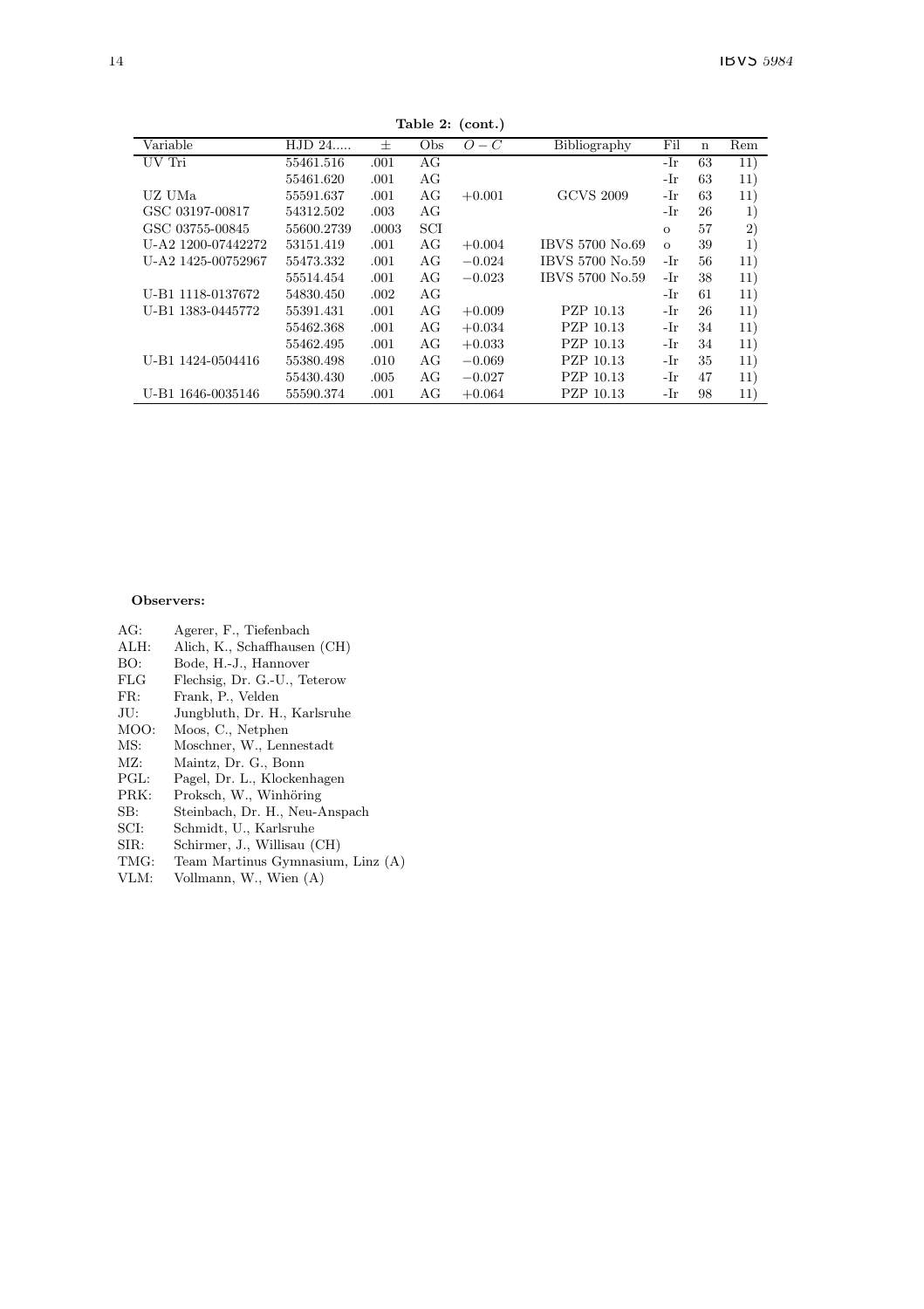#### Remarks:

- : uncertain
- s secondary minimum
- 16) normal maximum 17) normal minimum
- 
- 18) double maxima: time of the first maximum
- 19) double maxima: time of the second maximum  $(20)$  not much descend
- $\,$  not much descend CCD-Cameras
- 1) ccd-camera ST-6: chip 375\*242 uncoated
- 2) ccd-camera ST-7
- 3) ccd-camera ST-8XME<br>4) ccd-camera ST-8XMEI
- 4) ccd-camera ST-8XMEI: chip KAF1603ME<br>5) ccd-camera ST-9: chip 512\*512
- 5) ccd-camera ST-9: chip  $512*512$ <br>6) ccd-camera ST-9E
- 6) ccd-camera ST-9E
- 7) ccd-camera OES-LcCCD11<br>8) ccd-camera OES-LcCCD12
- 8) ccd-camera OES-LcCCD12<br>9) ccd-camera Sigma 402: chir
- 9) ccd-camera Sigma 402: chip KAF0402ME<br>10) ccd-camera Sigma 402ME
- $10)$  ccd-camera Sigma  $402ME$ <br> $11)$  ccd-camera Sigma 1603
- 11) ccd-camera Sigma 1603<br>12) ccd-camera Artemis 402
- 12) ccd-camera Artemis 4021<br>13) ccd-camera QHY8
- 13) ccd-camera QHY8<br>14) ccd-camera IOS (T
- 14) ccd-camera IOS (TI245)<br>15) ccd-camera Canon powe
- ccd-camera Canon powershot g3 Filter
- o without filter<br>B B-filter
- B B-filter<br>V V-filter
- V V-filter<br>-Ir -Ir-filter
- -Ir -Ir-filter

#### References:

| A&A         | Astronomy & Astrophysics                                         |
|-------------|------------------------------------------------------------------|
| AJ vvv.ppp  | Astronomical Journal volume, pages                               |
| BAVM nnn    | BAV Mitteilungen No. nnn                                         |
| BAVR vv.ppp | BAV Rundbrief volume, pages                                      |
| GCVS 2009   | General Catalogue of Variable Stars, version: iii.dat 20.11.2009 |
| IBVS nnnn   | Information Bulletin on Variable Stars No. nnnn                  |
| PZP vol.n   | Peremennye Zvezdy Prilozhenie Vol, No.                           |
| SAC vv      | Rocznik Astronomiczny No. vv, Krakow (SAC)                       |
|             | Star catalogues                                                  |
| GSC         | The HST Guide star Catalogue 1.2                                 |
| NSVS        | Northern Sky Variability Survey                                  |
| TYC         | Tycho Catalogue                                                  |
| U-A2        | USNO A2.0 catalogue                                              |
| U-B1        | USNO B1.0 catalogue                                              |
|             |                                                                  |